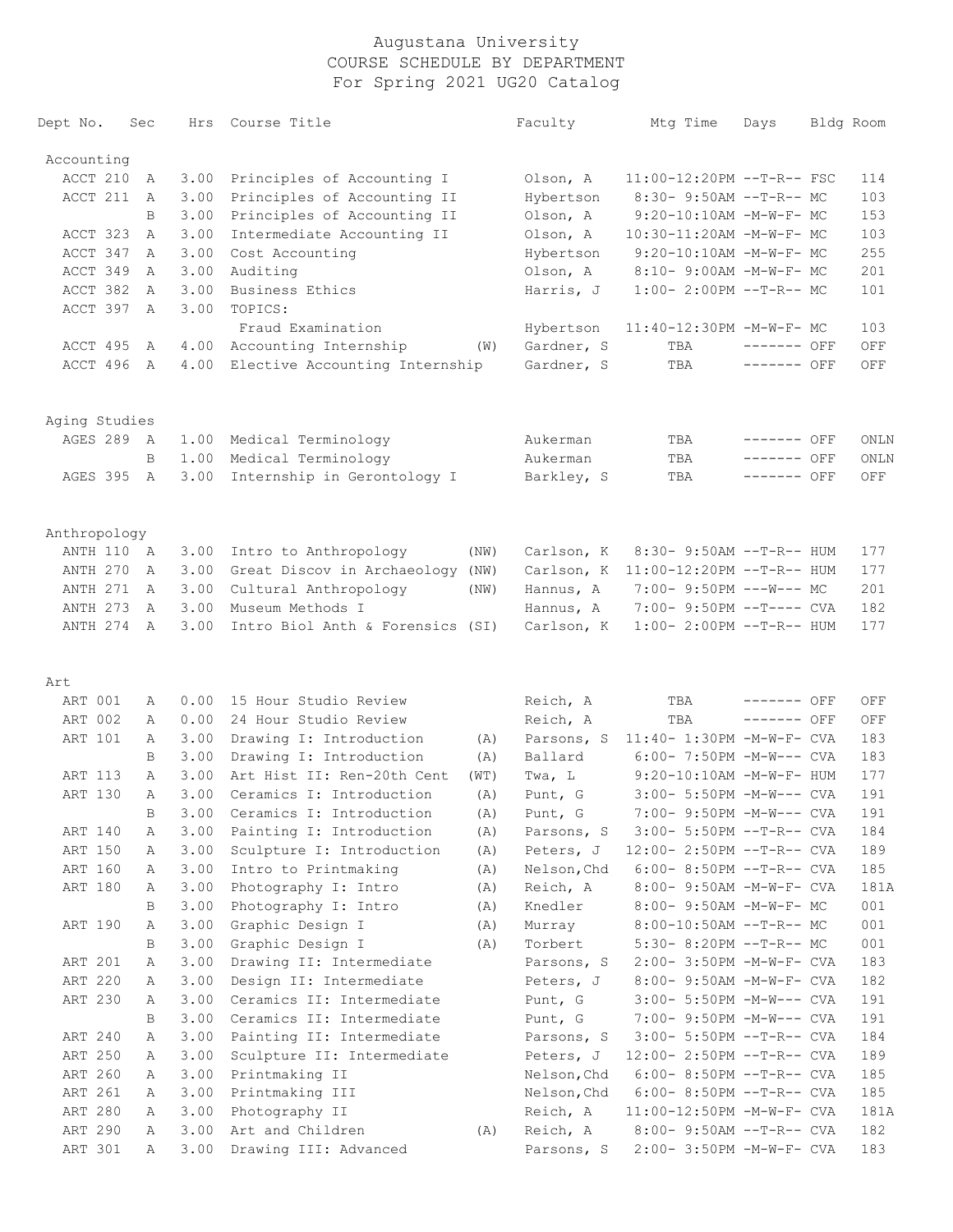| Dept No.                   | Sec          | Hrs           | Course Title                                                 | Faculty             | Mtg Time                   | Days            | Bldg Room |
|----------------------------|--------------|---------------|--------------------------------------------------------------|---------------------|----------------------------|-----------------|-----------|
| ART 302                    | А            | 3.00          | Drawing IV: Adv Individual Study                             | Parsons, S          | 2:00- 3:50PM -M-W-F- CVA   |                 | 183       |
| ART 321                    | Α            | 3.00          | Graphic Design II                                            | Murray              | 8:00-10:50AM --T-R-- MC    |                 | 001       |
| ART 326                    | Α            | 3.00          | Graphic Design IV                                            | Murray              | 8:00-10:50AM --T-R-- MC    |                 | 001       |
| ART 330                    | Α            | 3.00          | Ceramics III                                                 | Punt, G             | 3:00- 5:50PM -M-W--- CVA   |                 | 191       |
|                            | B            | 3.00          | Ceramics III                                                 | Punt, G             | 7:00- 9:50PM -M-W--- CVA   |                 | 191       |
| ART 331                    | Α            | 3.00          | Ceramics IV                                                  | Punt, G             | 3:00- 5:50PM -M-W--- CVA   |                 | 191       |
|                            | B            | 3.00          | Ceramics IV                                                  | Punt, G             | 7:00- 9:50PM -M-W--- CVA   |                 | 191       |
| ART 340                    | Α            | 3.00          | Painting III: Advanced                                       | Parsons, S          | $3:00 - 5:50PM -T-R--CVA$  |                 | 184       |
| ART 341                    | Α            | 3.00          | Painting IV: Adv Individ Study                               | Parsons, S          | $3:00-5:50PM -T-R--CVA$    |                 | 184       |
| ART 350                    | Α            | 3.00          | Sculpture III: Advanced                                      | Peters, J           | $12:00-2:50PM -T-R--CVA$   |                 | 189       |
| ART 351                    | Α            | 3.00          | Sculpture IV: Adv Individ Study                              | Peters, J           | $12:00-2:50PM -T-R--CVA$   |                 | 189       |
| ART 360                    | Α            | 3.00          | Printmaking IV                                               | Nelson, Chd         | $6:00-8:50PM -T-R--CVA$    |                 | 185       |
| ART 361                    | Α            | 3.00          | Printmaking V                                                | Nelson, Chd         | $6:00-8:50PM -T-R--CVA$    |                 | 185       |
| ART 380                    | Α            | 3.00          | Photography III                                              | Reich, A            | 11:00-12:50PM -M-W-F- CVA  |                 | 181A      |
| ART 381                    | Α            | 3.00          | Photography IV                                               | Reich, A            | 11:00-12:50PM -M-W-F- CVA  |                 | 181A      |
| ART 382                    | Α            | 3.00          | Photography V                                                | Reich, A            | 11:00-12:50PM -M-W-F- CVA  |                 | 181A      |
| ART 383                    | Α            | 3.00          | Photobook                                                    | Reich, A            | 11:00-12:50PM -M-W-F- CVA  |                 | 181A      |
| ART 492                    | А            | 1.00          | BFA Senior Exhibition                                        | Twa, L              | 7:00- 7:50PM ----R-- CVA   |                 |           |
| ART 493                    | Α            | 3.00          | BFA Thesis Portfolio                                         | Reich, A            | TBA                        | ------- OFF     | OFF       |
| American Sign Language     |              |               |                                                              |                     |                            |                 |           |
| <b>ASL 111</b>             | Α            | 3.00          | American Sign Language II<br>(L2)                            | Steen, C            | 9:20-10:10AM -M-W-F- MC    |                 | 202       |
|                            | B            | 3.00          | American Sign Language II<br>(L2)                            | A. Ellman           | 10:30-11:20AM -M-W-F- MC   |                 | 202       |
|                            | C            | 3.00          | American Sign Language II<br>(L2)                            | Steen, C            | 12:50- 1:40PM -M-W-F- MC   |                 | 201       |
|                            | D            | 3.00          | American Sign Language II<br>(L2)                            | Bergeron            | 8:30- 9:50AM --T-R-- MC    |                 | 201       |
|                            | Ε            | 3.00          | American Sign Language II<br>(L2)                            | Bergeron            | $11:00-12:20PM$ --T-R-- MC |                 | 201       |
|                            | F            | 3.00          | American Sign Language II<br>(L2)                            | Miller, T           | $1:00-2:20PM -T-R--MC$     |                 | 201       |
|                            | G            | 3.00          | American Sign Language II<br>(L2)                            | Cain, A             | $1:00-2:20PM -T-R--MC$     |                 | 202       |
| ASL 211                    | Α            | 3.00          | American Sign Language IV                                    | Cain, A             | 8:30- 9:50AM --T-R-- MC    |                 | 202       |
| ASL 397                    | Α            | 3.00          | TOPICS:                                                      |                     |                            |                 |           |
|                            |              |               | Classifiers; Maximizing ASL Skill Cain, A                    |                     | $6:30-9:20PM -M----- MC$   |                 | 202       |
| Athletic Training          |              |               |                                                              |                     |                            |                 |           |
|                            |              |               | AT 500D A 9.00 Double Count AT GR/UG                         | Krueger, J          | TBA                        | ------- OFF     | OFF       |
|                            |              |               |                                                              |                     |                            |                 |           |
| Augie Access<br>AUAC 011 A |              |               |                                                              |                     | 10:30-11:20AM -M-W-F- MC   |                 | 157       |
| AUAC 012                   | A            |               | 3.00 Employment Attainment<br>3.00 Succeeding as an Employee | Davis, C<br>Lamb    | TBA                        | $- - - - - - -$ |           |
| AUAC 050                   | $\mathbb{A}$ |               | 3.00 Self-Advocacy & Disability Aware                        | Lamb                | 8:30- 9:50AM --T-R-- MC    |                 | 220       |
| AUAC 051 A                 |              |               | 3.00 Leadership Training                                     | Davis, C            | 12:50- 1:40PM -M-W-F- MC   |                 | 157       |
| AUAC 080 A                 |              |               | 3.00 Consumer Math                                           | Davis, C            | 9:20-10:10AM -M-W-F- MC    |                 | 157       |
|                            |              |               |                                                              |                     |                            |                 |           |
| Biology                    |              |               |                                                              |                     |                            |                 |           |
| BIOL 110 A                 |              |               | 4.00 Biology & Human Concerns<br>(NS)                        | Mallowa<br>Lewis, A | 12:50- 1:40PM -M-W-F- FSC  |                 | 114       |
|                            |              |               |                                                              | Mallowa             | 10:30-12:20PM ----R-- FSC  |                 | 212       |
|                            |              | Lecture & Lab |                                                              |                     |                            |                 |           |
|                            | B            |               | 4.00 Biology & Human Concerns<br>(NS)                        | Mallowa<br>Lewis, A | 12:50- 1:40PM -M-W-F- FSC  |                 | 114       |
|                            |              |               |                                                              | Mallowa             | $1:00-2:50PM$ ----R-- FSC  |                 | 212       |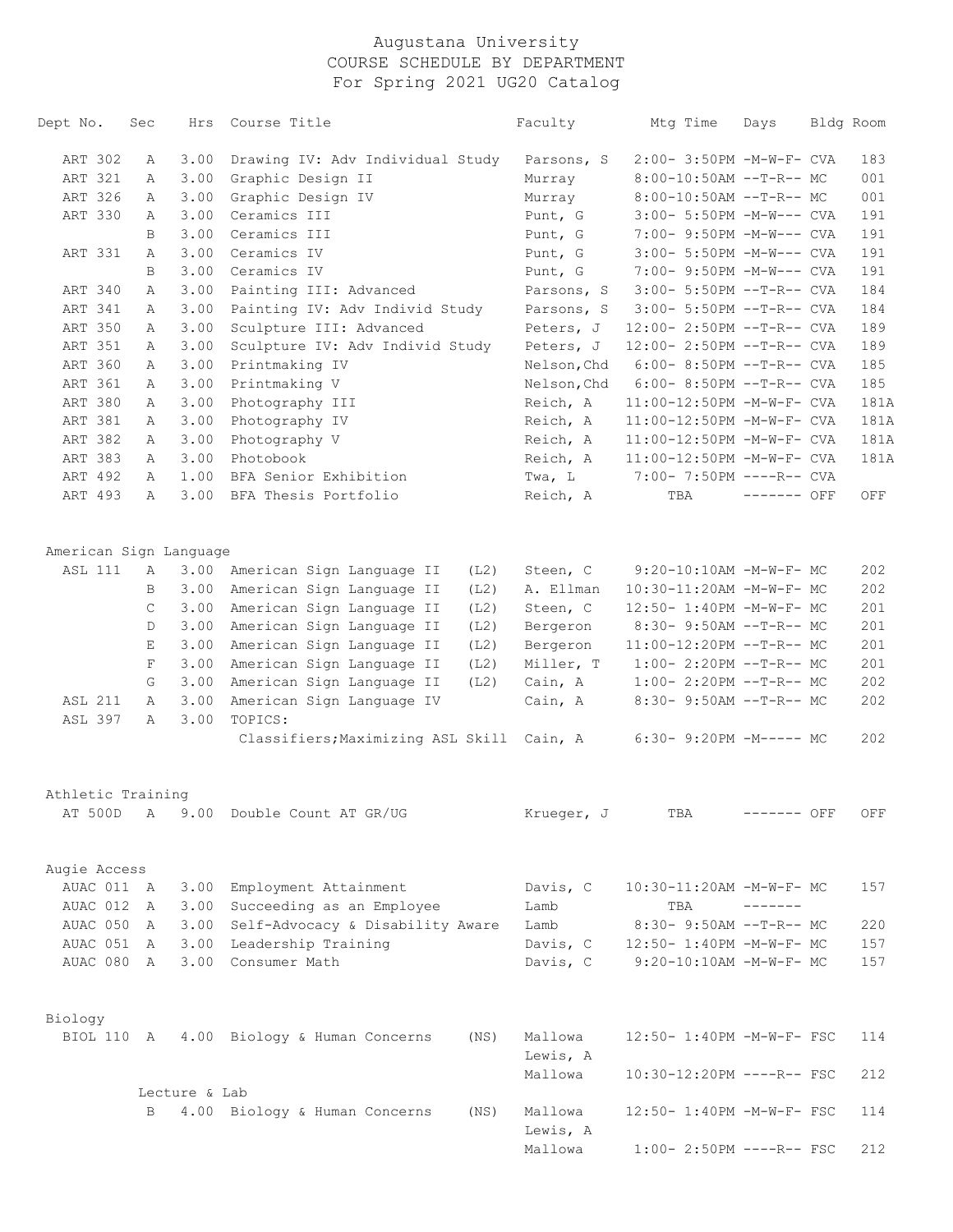| Dept No.    | Sec          | Hrs           | Course Title                              | Faculty                  | Mtg Time                                              | Days        | Bldg Room          |
|-------------|--------------|---------------|-------------------------------------------|--------------------------|-------------------------------------------------------|-------------|--------------------|
| BIOL 121 A  |              | 4.00          | Biological Principles II                  | Matzner, S<br>Olson-Mann | 9:20-10:10AM -M-W-F- FSC                              |             | 114                |
|             | B            | 4.00          | Biological Principles II                  | Matzner, S<br>Kloth      | 11:40-12:30PM -M-W-F- FSC                             |             | 114                |
| BIOL 121L A |              | 0.00          | Biological Principles II Lab              | Matzner, S               | 8:30-11:20AM --T---- FSC                              |             | 211                |
|             | B            | 0.00          | Biological Principles II Lab              | Miles, C<br>Matzner, S   | 12:00- 2:50PM --T---- FSC                             |             | 211                |
|             | $\mathsf{C}$ | 0.00          | Biological Principles II Lab              | Matzner, S               | 8:30-11:20AM ----R-- FSC                              |             | 211                |
|             | D            | 0.00          | Biological Principles II Lab              | Kloth<br>Matzner, S      | 12:00- 2:50PM ----R-- FSC                             |             | 211                |
| BIOL 150 A  |              | 4.00          | Human Anatomy                             | Natukunda                | 8:10- 9:00AM -M-W-F- FSC                              |             | 113A               |
|             |              | Lecture & Lab |                                           |                          |                                                       |             |                    |
|             | B            | 4.00          | Human Anatomy                             | Mallowa                  | 8:10- 9:00AM -M-W-F- FSC                              |             | 113B               |
| BIOL 150L A |              | 0.00          | Human Anatomy Lab                         | Mallowa                  | 8:00- 9:50AM --T---- FSC                              |             | 216                |
|             | B            | 0.00          | Human Anatomy Lab                         | Natukunda                | 11:00-12:50PM --T---- FSC                             |             | 216                |
|             | $\mathsf{C}$ | 0.00          | Human Anatomy Lab                         | Mallowa                  | $1:00-2:50PM$ --T---- FSC                             |             | 216                |
|             | D            | 0.00          | Human Anatomy Lab                         | Natukunda                | 3:00- 4:50PM ----R-- FSC                              |             | 216                |
|             | Ε            | 0.00          | Human Anatomy Lab                         | Natukunda                | $1:00-2:50PM$ ----R-- FSC                             |             | 216                |
|             | $\mathbf F$  | 0.00          | Human Anatomy Lab                         | Mallowa                  | 8:00- 9:50AM ----R-- FSC                              |             | 216                |
| BIOL 180    | A            | 3.00          | Intro Environmental Science (SI)          | Lewis, A                 | $1:00-2:20PM -T-R--FSC$                               |             | 116                |
| BIOL 234 A  |              | 4.00          | Cell Biology                              | Baye, L                  | 11:40-12:30PM -M-W-F- FSC                             |             | 113                |
|             |              |               |                                           | Baye, L                  | 8:30-11:20AM --T---- FSC                              |             | 251                |
|             |              | Lecture & Lab |                                           |                          |                                                       |             |                    |
|             | B            |               | 4.00 Cell Biology                         | Baye, L                  | 11:40-12:30PM -M-W-F- FSC                             |             | 113                |
|             |              |               |                                           | Baye, L                  | 12:00- 2:50PM --T---- FSC                             |             | 251                |
|             | C            |               | 4.00 Cell Biology                         | Baye, L                  | 11:40-12:30PM -M-W-F- FSC                             |             | 113                |
|             |              |               |                                           | Beraldi                  | 8:00-10:50AM ----R-- FSC                              |             | 251                |
|             | D            |               | 4.00 Cell Biology                         | Baye, L                  | 11:40-12:30PM -M-W-F- FSC                             |             | 113                |
|             |              |               |                                           | Baye, L<br>Beraldi       | 11:30- 2:20PM ----R-- FSC                             |             | 251                |
| BIOL 250 A  |              |               | 4.00 Introductory Microbiology            | Egland<br>Egland         | 10:30-11:20AM -M-W-F- FSC<br>8:30-10:20AM --T---- FSC |             | 113<br>255         |
|             |              | Lecture & Lab |                                           |                          |                                                       |             |                    |
|             | B            | 4.00          | Introductory Microbiology                 | Egland                   | 10:30-11:20AM -M-W-F- FSC                             |             | 113                |
|             |              |               |                                           | Bruggeman                | 11:00-12:50PM --T---- FSC                             |             | 255                |
|             |              |               | C 4.00 Introductory Microbiology          | Egland                   | 10:30-11:20AM -M-W-F- FSC                             |             | 113                |
|             |              |               |                                           | Bruggeman                | 2:00- 3:50PM --T---- FSC                              |             | 255                |
|             | Е            |               | 4.00 Introductory Microbiology            | Egland                   | 10:30-11:20AM -M-W-F- FSC                             |             | 113                |
|             |              |               |                                           | Bruggeman                | 11:00-12:50PM ----R-- FSC                             |             | 255                |
| BIOL 296 A  |              |               | 0.00 Curricular Practical Training        | Kane, E                  | TBA                                                   | ------- OFF | $\mathop{\rm OFF}$ |
|             |              |               | BIOL 336 A 4.00 Ornithology<br>(SI)       | Lewis, A                 | 10:30-11:20AM -M-W-F- FSC                             |             | 116                |
|             |              |               |                                           | Lewis, A                 | 8:00-10:50AM --T---- FSC                              |             | 119                |
|             |              | Lecture & Lab |                                           |                          |                                                       |             |                    |
|             | B            |               | 4.00 Ornithology<br>(SI)                  | Lewis, A                 | 10:30-11:20AM -M-W-F- FSC                             |             | 116                |
|             |              |               |                                           | Lewis, A                 | 8:00-10:50AM ----R-- FSC                              |             | 119                |
|             |              |               | BIOL 358 A 4.00 Molecular Biology         | Beraldi                  | 8:10- 9:00AM -M-W-F- FSC                              |             | 373                |
|             |              |               |                                           | Beraldi                  | 8:30-11:20AM --T---- FSC                              |             | 253                |
|             |              | Lecture & Lab |                                           |                          |                                                       |             |                    |
|             | $\mathbf{B}$ |               | 4.00 Molecular Biology                    | Beraldi                  | 8:10- 9:00AM -M-W-F- FSC                              |             | 373                |
|             |              |               |                                           | Beraldi                  | $1:00-3:50PM --T---FSC$                               |             | 253                |
|             |              |               | BIOL 360 A 4.00 Evolution                 | Olson-Mann               | 2:00- 2:50PM -M-W-F- FSC                              |             | 119                |
|             |              |               |                                           | Olson-Mann               | 8:30-11:20AM ----R-- FSC                              |             | 253                |
|             |              |               | BIOL 366 A 4.00 Advanced Human Physiology | Gubbels                  | 9:20-10:10AM -M-W-F- FSC                              |             | 113A               |
|             |              |               |                                           | Gubbels                  | 8:30-11:20AM --T---- FSC                              |             | 118                |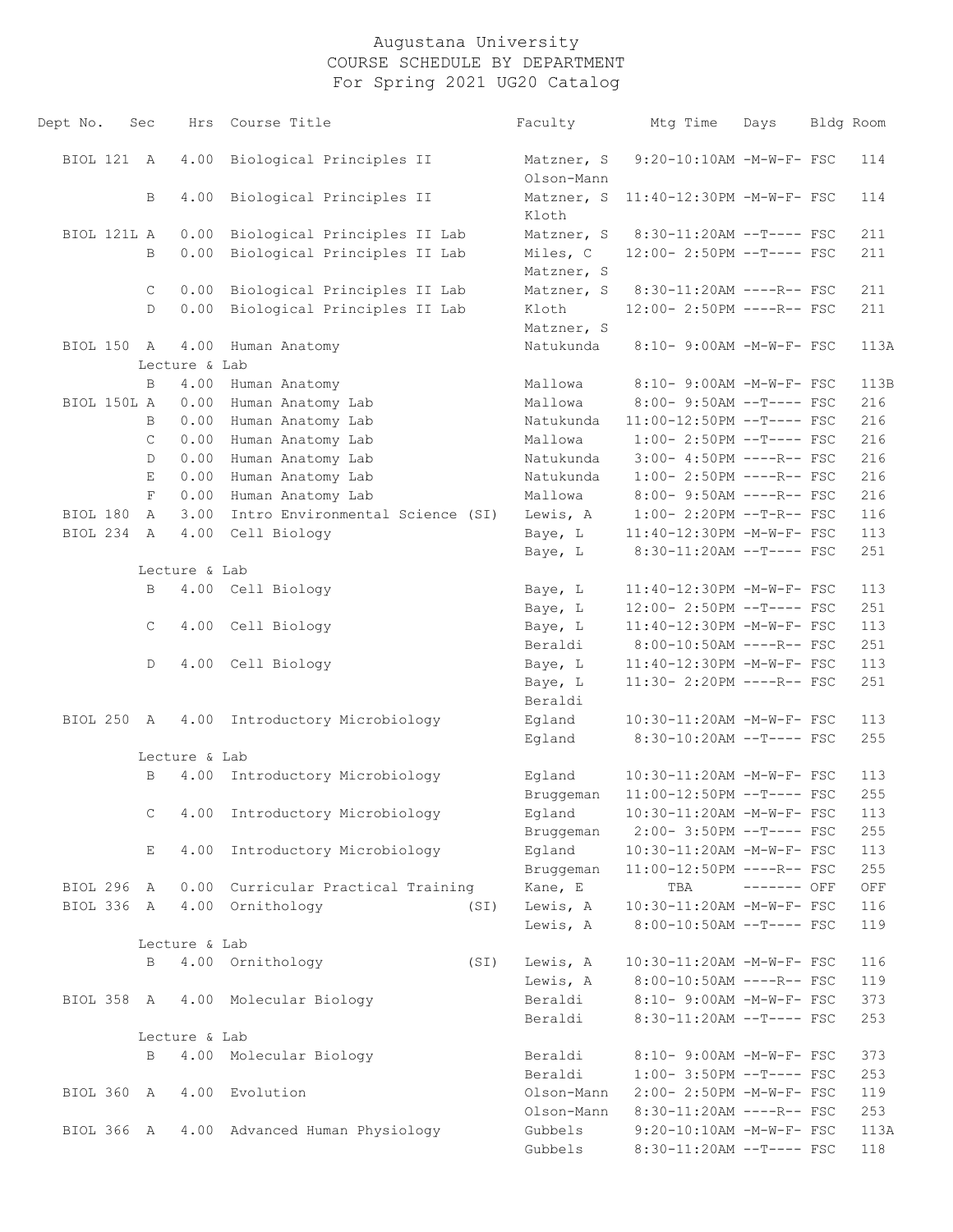| Dept No.                | Sec |                | Hrs           | Course Title                                | Faculty                | Mtg Time                             | Days         | Bldg Room |
|-------------------------|-----|----------------|---------------|---------------------------------------------|------------------------|--------------------------------------|--------------|-----------|
|                         |     |                | Lecture & Lab |                                             |                        |                                      |              |           |
|                         |     | B              | 4.00          | Advanced Human Physiology                   | Gubbels                | 9:20-10:10AM -M-W-F- FSC             |              | 113A      |
|                         |     |                |               |                                             | Natukunda              | $1:30-4:20PM --T---FSC$              |              | 118       |
|                         |     | $\mathsf{C}$   | 4.00          | Advanced Human Physiology                   | Gubbels                | 9:20-10:10AM -M-W-F- FSC             |              | 113A      |
|                         |     |                |               |                                             | Natukunda              | 8:30-11:20AM ----R-- FSC             |              | 118       |
| BIOL 370                |     | A              | 4.00          | Biostats&Experiment Design<br>(W)           | Miles, C               | 12:50- 1:40PM -M-W-F- FSC            |              | 116       |
|                         |     |                |               |                                             | Miles, C               | 10:10-12:00PM ----R-- FSC            |              | 372       |
|                         |     | B              | 4.00          | Biostats&Experiment Design<br>(W)           | Miles, C               | 12:50- 1:40PM -M-W-F- FSC            |              | 116       |
|                         |     |                |               |                                             | Miles, C               | 12:30- 2:20PM ----R-- FSC            |              | 372       |
| BIOL 392                | A   |                | 4.00          | Directed Research                           | Kloth                  | TBA                                  | $------$ OFF | OFF       |
| BIOL 395                | A   |                | 4.00          | Internship                                  | Staff                  | TBA                                  | $------$ OFF | OFF       |
| BIOL 490                | A   |                | 0.00          | Biology Seminar                             | Lewis, A               | 7:00- 7:50PM ----R-- FSC             |              | 114       |
| Business Administration |     |                |               |                                             |                        |                                      |              |           |
| BSAD 120                | A   |                | 3.00          | Pers Financial Stewardship<br>(WB)          | Marsh, C               | $1:00-2:20PM -T-R--MC$               |              | 255       |
| BSAD 205                | A   |                | 3.00          | Management Information Systems I            | Entwistle              | 11:00-12:20PM --T-R-- MC             |              | 002       |
|                         |     | B              | 3.00          | Management Information Systems I            | Entwistle              | 8:30- 9:50AM --T-R-- MC              |              | 002       |
| BSAD 310                |     | $\mathbb{A}$   | 3.00          | Principles of Marketing                     | Willard                | 8:30- 9:50AM --T-R-- MC              |              | 255       |
|                         |     | B              | 3.00          | Principles of Marketing                     | Frohwein               | 8:30- 9:50AM --T-R-- MC              |              | 257       |
| BSAD 320                |     | A              | 3.00          | Principles of Management                    | Gardner, S             | 11:40-12:30PM -M-W-F- MC             |              | 201       |
| BSAD 330                | A   |                | 3.00          | Principles of Finance                       | Marsh, C               | 2:00- 2:50PM -M-W-F- MC              |              | 202       |
| BSAD 340                |     | A              | 3.00          | Business Law I                              | Harris, J              | 11:00-12:20PM --T-R-- MC             |              | 202       |
| BSAD 380                | A   |                | 3.00          | Business Law II                             | Harris, J              | 8:30- 9:50AM --T-R-- MC              |              | 101       |
| BSAD 382                | A   |                | 3.00          | Business Ethics                             | Harris, J              | $1:00-2:00PM$ --T-R-- MC             |              | 101       |
| BSAD 417                | A   |                | 3.00          | Healthcare Marketing                        | D.Budiq                | $6:30-9:30PM$ ----R-- MC             |              | 103       |
| BSAD 421                | A   |                | 3.00          | Human Resource Management                   | Willard                | 1:00- 2:20PM --T-R-- FSC             |              | 114       |
| BSAD 427                | A   |                | 3.00          | Production & Operations Mgmt                | Goehring               | 12:50- 1:40PM -M-W-F- MC             |              | 103       |
| BSAD 435                | A   |                | 3.00          | Investment Fundamentals                     | Marsh, C               | 11:00-12:20PM --T-R-- MC             |              | 257       |
| BSAD 445                | A   |                | 3.00          | Adv Sport Marketing & Promotion             | Powell                 | $6:30-9:30PM --T---MC$               |              | 255       |
| BSAD 495                | A   |                | 3.00          | Business Internship<br>(W)                  | Gardner, S             | TBA                                  | $------$ OFF | OFF       |
| BSAD 496                |     | A              | 4.00          | Business Internship                         | Gardner, S             | TBA                                  | ------- OFF  | OFF       |
| BSAD 497                |     | $\mathbb{A}$   | 3.00          | TOPICS:                                     |                        |                                      |              |           |
|                         |     |                |               | Project Finance                             | Willard                | $6:30-9:30PM$ ---W--- MC             |              | 101       |
| BSAD 500D A             |     |                | 9.00          | Double Count BSAD GR/UG                     | Krueger, J             | TBA                                  | $------$ OFF |           |
| Chemistry               |     |                |               |                                             |                        |                                      |              |           |
| CHEM 102 A              |     |                |               | 0.00 Trustee's Fellowshp in Chemistry       | Mays, J                | TBA                                  | $------$ OFF | OFF       |
|                         |     |                |               | CHEM 116 A 4.00 General Chemistry I<br>(NS) |                        | Duffy-Matz 12:50- 1:40PM -M-W-F- FSC |              | 113A      |
|                         |     |                |               |                                             |                        | Duffy-Matz 8:00- 9:50AM ----R-- FSC  |              | 317       |
|                         |     |                | Lecture & Lab |                                             |                        |                                      |              |           |
|                         |     | $\overline{B}$ |               | 4.00 General Chemistry I<br>(NS)            |                        | Duffy-Matz 12:50- 1:40PM -M-W-F- FSC |              | 113A      |
|                         |     |                |               |                                             | Eichler                | 10:30-12:20PM ----R-- FSC            |              | 317       |
|                         |     |                |               | CHEM 117 A1 4.00 General Chemistry II       | Klose, A<br>Johnsn-Edl | 8:10- 9:00AM -M-W-F- FSC             |              | 376       |
|                         |     |                | Lecture & Lab |                                             |                        | 8:00- 9:50AM --T---- FSC             |              | 313       |
|                         |     |                |               |                                             | Klose, A               | 8:10- 9:00AM -M-W-F- FSC             |              | 376       |
|                         |     |                |               | A2 4.00 General Chemistry II                | Weiss                  | 3:30- 5:20PM --T---- FSC             |              | 313       |
|                         |     | B1             |               | 4.00 General Chemistry II                   | Eichler                | 10:30-11:20AM -M-W-F- FSC            |              | 376       |
|                         |     |                |               |                                             | Eichler                | 10:30-12:20PM --T---- FSC            |              | 313       |
|                         |     | B <sub>2</sub> |               | 4.00 General Chemistry II                   | Eichler                | 10:30-11:20AM -M-W-F- FSC            |              | 376       |
|                         |     |                |               |                                             | Eichler                | $1:00-2:50PM$ --T---- FSC            |              | 313       |
| CHEM 145 A              |     |                |               | 4.00 Survey of Organic & Biochemistry       | Weiss                  | 10:30-11:20AM -M-W-F- FSC            |              | 114       |
|                         |     |                |               |                                             |                        |                                      |              |           |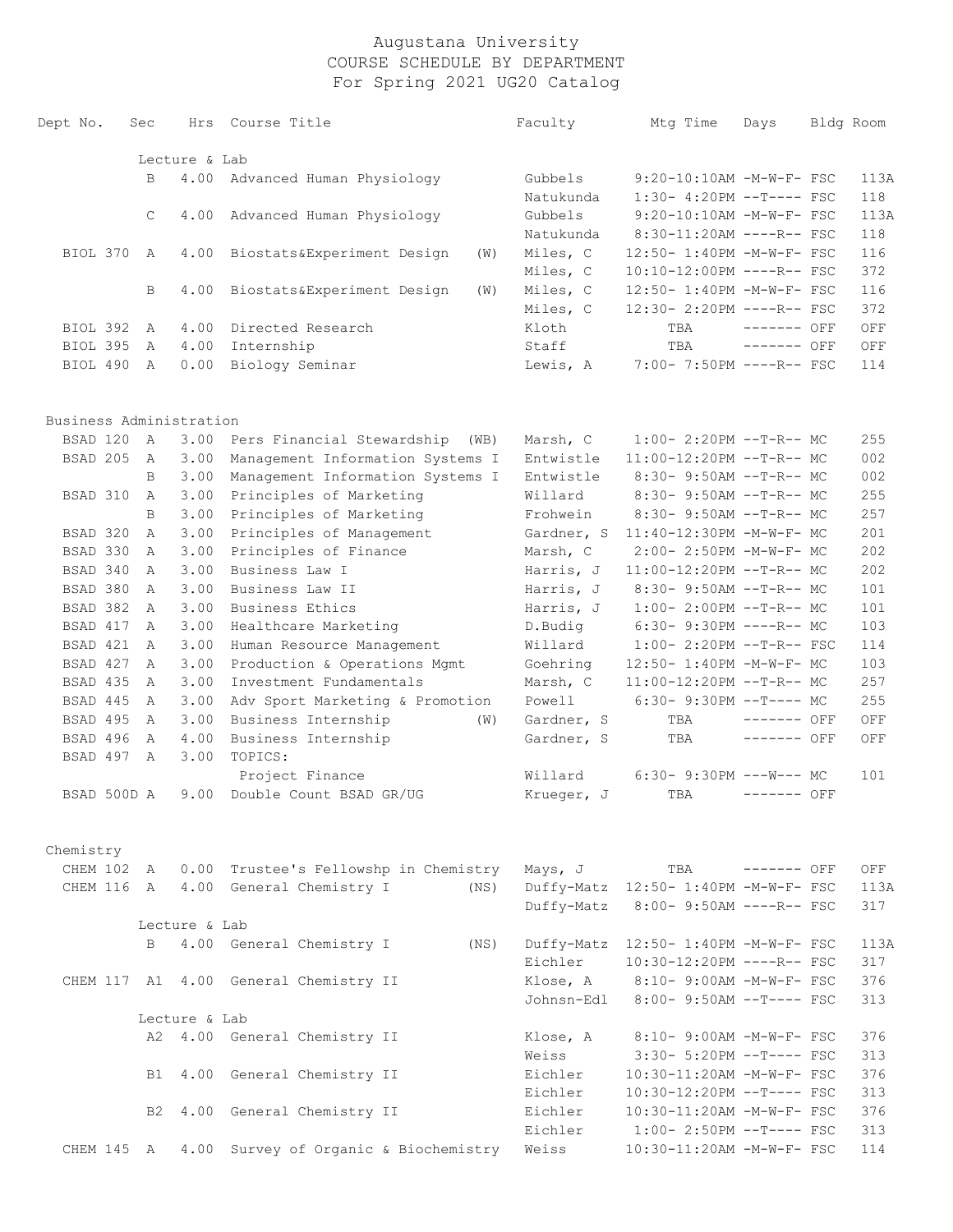| Dept No.                | Sec          |               | Hrs Course Title                      |      | Faculty     | Mtq Time                                 | Days         | Bldg Room |
|-------------------------|--------------|---------------|---------------------------------------|------|-------------|------------------------------------------|--------------|-----------|
|                         |              | Lecture & Lab |                                       |      |             |                                          |              |           |
| CHEM 145L A             |              | 0.00          | Survey of Organic & Biochem Lab       |      | Weiss       | 10:30-12:20PM ----R-- FSC                |              | 313       |
|                         | B            | 0.00          | Survey of Organic & Biochem Lab       |      | Eichler     | $1:00-2:50PM$ ----R-- FSC                |              | 313       |
|                         | $\mathsf{C}$ | 0.00          | Survey of Organic & Biochem Lab       |      | Eichler     | 3:30- 5:20PM ----R-- FSC                 |              | 313       |
| CHEM 201 A              |              | 4.00          | Organic Chemistry I                   |      | Weiss       | 8:10- 9:00AM -M-W-F- FSC                 |              | 374       |
|                         |              |               |                                       |      | Weiss       | 8:00-11:50AM --T---- FSC                 |              | 315       |
|                         |              | Lecture & Lab |                                       |      |             |                                          |              |           |
|                         |              |               | CHEM 202 A1 4.00 Organic Chemistry II |      | Duffy-Matz  | 9:20-10:10AM -M-W-F- FSC                 |              | 370       |
|                         |              |               |                                       |      | Duffy-Matz  | 2:00- 5:50PM ----R-- FSC                 |              | 315       |
|                         |              | Lecture & Lab |                                       |      |             |                                          |              |           |
|                         |              |               | A2 4.00 Organic Chemistry II          |      | Duffy-Matz  | $9:20-10:10AM$ -M-W-F- FSC               |              | 370       |
|                         |              |               |                                       |      | Mays, J     | 8:00-11:50AM ----R-- FSC                 |              | 315       |
|                         |              |               | CHEM 242 A1 4.00 Analysis             |      | Johnsn-Edl  | 2:00- 2:50PM -M-W-F- FSC                 |              | 113B      |
|                         |              |               |                                       |      | Johnsn-Edl  | $1:00-4:50PM --T---FSC$                  |              | 317       |
|                         |              | Lecture & Lab |                                       |      |             |                                          |              |           |
|                         |              |               | A2 4.00 Analysis                      |      | Johnsn-Edl  | 2:00- 2:50PM -M-W-F- FSC                 |              | 113B      |
|                         |              |               |                                       |      | Johnsn-Edl  | $1:00-4:50PM$ ----R-- FSC                |              | 317       |
| CHEM 250 A              |              | 2.00          | Instrument Proficiency for Scien      |      |             |                                          |              |           |
|                         |              |               | <b>FTIR</b>                           |      | Weisshaar   | TBA                                      | $------$ OFF | OFF       |
|                         | B            | 2.00          | HPLC                                  |      | Weisshaar   | TBA                                      | $------$ OFF | OFF       |
| CHEM 330                | A            | 4.00          | Medicinal Chemistry                   | (W)  | Mays, J     | 12:50- 1:40PM -M-WRF- FSC                |              | 371       |
| CHEM 381 A              |              | 4.00          | Advanced Physical Chemistry           |      | Klose, A    | 2:00- 2:50PM -M-W-F- FSC                 |              | 371       |
|                         |              |               |                                       |      | Klose, A    | 2:00- 5:50PM --T---- FSC                 |              | 371       |
|                         |              | Lecture & Lab |                                       |      |             |                                          |              |           |
|                         |              |               | CHEM 397 A 4.00 TOPICS:               |      |             |                                          |              |           |
|                         |              |               | Modern Nuclear Chemistry              |      | Klose, A    | 11:40-12:30PM -M-W-F- FSC                |              | 371       |
|                         |              |               |                                       |      | Klose, A    | $8:00-11:50AM$ --T---- FSC               |              | 317       |
|                         |              |               |                                       |      |             |                                          |              |           |
| Civitas                 |              |               |                                       |      |             |                                          |              |           |
| CIVT 110                | A            | 3.00          | Exploring Christian Faith (CT) (E)    |      | Pederson, A | $1:00-2:20PM -T-R--HUM$                  |              | 301       |
|                         |              |               |                                       |      | Swanson, R  |                                          |              |           |
| CIVT 200                | A            | 3.00          | Literary Experience (W) & (LT)        |      | Boyens, B   | 12:50- 1:40PM -M-W-F- HUM                |              | 301       |
| CIVT 201                | $\mathbb{A}$ | 3.00          | Reading Augustana                     |      | Miller, J   | $1:00-2:20PM -T-R--HUM$                  |              | 102       |
| CIVT 202                | A            | 3.00          | Pertinence:                           |      |             |                                          |              |           |
|                         |              |               | Forgiveness & Reconciliation          |      | Vicens      | $9:20-10:10AM - M-W-F-$ OFF              |              | ONLN      |
|                         |              |               | Justice:                              |      | Golemboski  |                                          |              |           |
| CIVT 203 A              |              | 3.00          |                                       |      |             |                                          |              |           |
|                         |              |               | Che Guevara/The New Man/Justice       |      | Cabrera     | 10:30-11:20AM -M-W-F- HUM                |              | 331       |
| CIVT 204 A              |              | 3.00          | Freedom:                              |      |             |                                          |              |           |
|                         |              |               | Here I Stand-Post-ReformComm          |      | Nitz, M     | $8:30 - 9:50AM -T-R-- HUM$               |              | 201       |
| Classics                |              |               |                                       |      |             |                                          |              |           |
| CLAS 230                | A            |               | 3.00 Classical Mythology              | (LT) |             | Wentzel, $R$ 10:30-11:20AM $-M-W-F-$ HUM |              | 301       |
|                         | B            |               | 3.00 Classical Mythology              | (LT) |             | Wentzel, R 11:40-12:30PM -M-W-F- HUM     |              | 301       |
| GREK 211                | A            | 3.00          | Intermediate Greek IV                 |      |             | Wentzel, R 12:50- 1:40PM -M-W-F- HUM     |              | 226       |
| LATN 111                | A            |               | 3.00 Elementary Latin II              | (L2) | Wentzel, R  | 9:20-10:10AM -M-W-F- HUM                 |              | 226       |
|                         | S            | 3.00          | Elementary Latin II                   | (L2) | Wentzel, R  | 2:00- 2:50PM -M-W-F- HUM                 |              | 227       |
|                         |              |               |                                       |      |             |                                          |              |           |
| Communication Disorders |              |               |                                       |      |             |                                          |              |           |
| CMDS 170 S              |              |               | 2.00 Intro to Communication Disorders |      | Mahan, K    | TBA                                      | ------- OFF  | OFF       |

CMDS 222 A 3.00 Phonetics Mahan, K 9:20-10:10AM -M-W-F- MC 101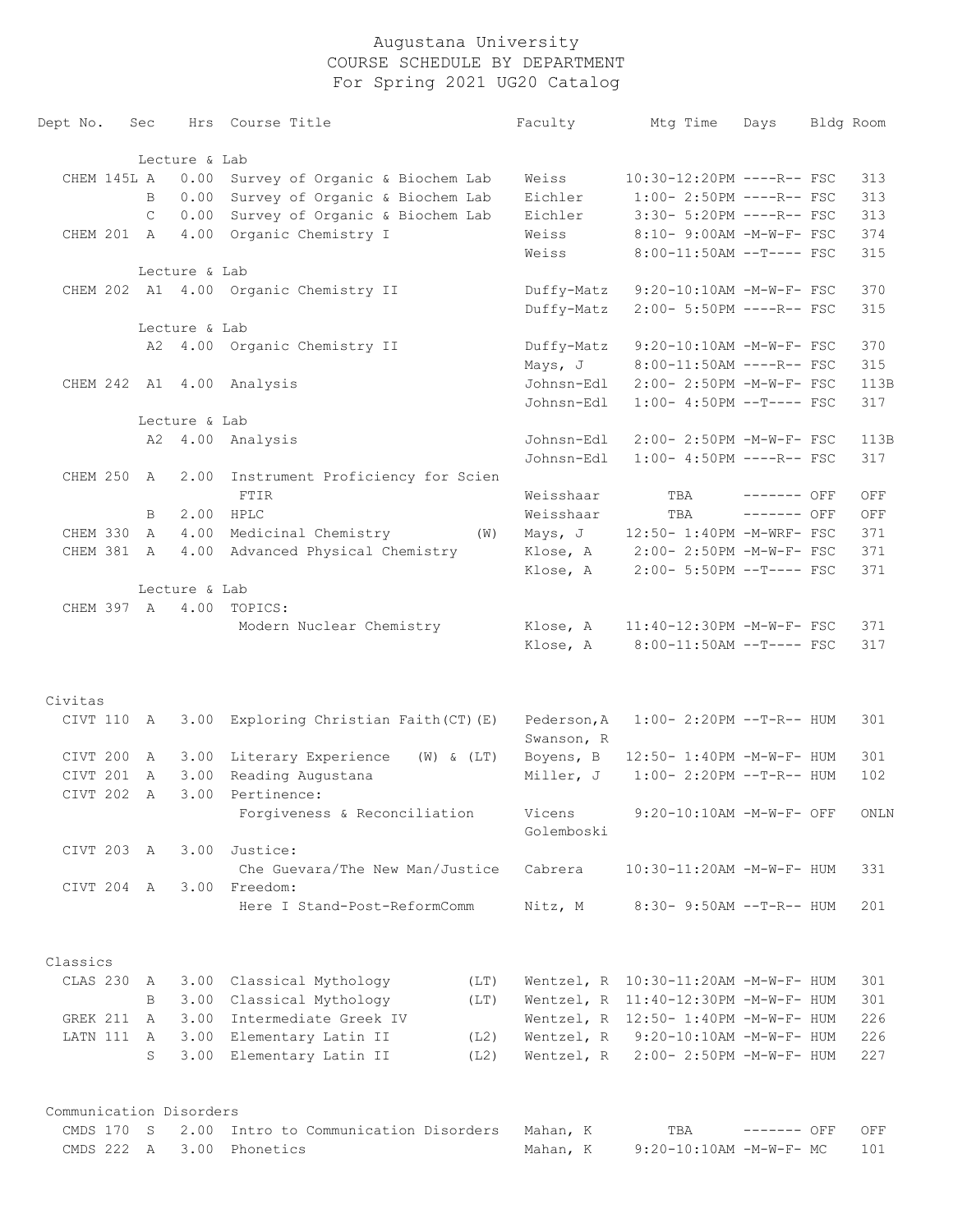| Dept No.               | Sec            | Hrs     | Course Title                           | Faculty     | Mtg Time                           | Days         | Bldg Room           |
|------------------------|----------------|---------|----------------------------------------|-------------|------------------------------------|--------------|---------------------|
| CMDS 224               | A              | 3.00    | Intro to Aural Rehabilitation          | Hanavan, P  | TBA                                | ------- OFF  | ONLN                |
|                        |                |         |                                        | Hanavan, P  | TBA                                | ------- OFF  | OFF                 |
| CMDS 272               | A              | 3.00    | Artic & Phonological Process Dis       | Mahan, K    | 10:30-11:20AM -M-W-F- HUM          |              | 325                 |
| CMDS 288               | A              | 1.00    | Observation Practicum                  | Mahan, K    | TBA                                | ------- OFF  | OFF                 |
| CMDS 388               | $\mathbb{A}$   | 10.00   | Clinical Practicum                     | Mahan, K    | TBA                                | ------- OFF  | OFF                 |
| CMDS 488               |                | A 10.00 | Adv Clinical Prct: Comm Disorders      | Mahan, K    | TBA                                | $------$ OFF | OFF                 |
|                        |                |         |                                        |             |                                    |              |                     |
| Comm and Media Studies |                |         |                                        |             |                                    |              |                     |
| COMM 250               | A              | 3.00    | Interpersonal Communicat (WB) (C)      | Bart, J     | 11:40-12:30PM -M-W-F- HUM          |              | 325                 |
| COMM 260               | A              | 3.00    | Persuasion                             | Bart, J     | 12:50- 1:40PM -M-W-F- HUM          |              | 325                 |
| COMM 270               | A              | 4.00    | Advocacy and Argumentation (C)         | Bart, J     | 9:20-10:40AM -M-W-F- HUM           |              | 319                 |
| COMM 300               | A              | 3.00    | Internt'l/Intercult Communicat         | Nitz, M     | 8:10- 9:00AM -M-W-F- HUM           |              | 302                 |
| COMM 310               | A              | 3.00    | Communication Theory                   | Bart, H     | 11:00-12:20PM --T-R-- OFF          |              | ONLN                |
| COMM 350               | A              | 3.00    | Organizational Communication           | Bart, H     | 1:00- 2:20PM --T-R-- OFF           |              | ONLN                |
| COMM 360               | A              | 3.00    | Persuasive Campaigns                   | Nitz, M     | 10:30-11:20AM -M-W-F- HUM          |              | 202                 |
|                        |                |         |                                        |             |                                    |              |                     |
| Computer Science       |                |         |                                        |             |                                    |              |                     |
| COSC 180               | A              | 3.00    | Web Site Development & Design          | Gray, S     | 1:00- 2:20PM --T-R-- OFF           |              | ONLN                |
| COSC 205               | A              | 3.00    | Management Information Systems I       | Entwistle   | 11:00-12:20PM --T-R-- MC           |              | 002                 |
|                        | B              | 3.00    | Management Information Systems I       | Entwistle   | 8:30- 9:50AM --T-R-- MC            |              | 002                 |
| COSC 211               | $\overline{A}$ | 4.00    | Computer Science II                    | Steinwand   | 10:20-11:20AM -M-W-F- MC           |              | 255                 |
| COSC 215               | A              | 3.00    | Fundamentals of Database Process       | Mournet     | 12:50- 1:40PM -M-W-F- MC           |              | 101                 |
| COSC 225               | A              | 3.00    | WEB Programming                        | Shum, S     | TBA                                | $------$ OFF | ONLN                |
| COSC 310               | A              | 3.00    | Operating Systems                      | Steinwand   | 8:10- 9:00AM -M-W-F- MC            |              | 202                 |
| COSC 322               | A              | 3.00    | Data Visualization                     | Steinwand   | 11:40-12:30PM -M-W-F- FSC          |              | 373                 |
| COSC 327               | A              | 3.00    | Advanced Data Structures               | Shum, S     | TBA                                | $------$ OFF | ONLN                |
| COSC 342               | A              | 3.00    | Project Management<br>(W)              | Goehring    | 2:00- 2:50PM -M-W-F- MC            |              | 201                 |
| COSC 399               | A              | 4.00    | Independent Study                      | Willard     | TBA                                | $------$ OFF | OFF                 |
|                        |                |         |                                        |             |                                    |              |                     |
| Economics              |                |         |                                        |             |                                    |              |                     |
| ECON 120               | A              |         | 3.00 Principles of Economics I<br>(SS) | Leach       | 8:10- 9:00AM -M-W-F- MC            |              | 255                 |
| ECON 121               | A              |         | 3.00 Principles of Economics II        | Nesiba, R   | 8:10- 9:50AM -M-W-F- HUM           |              | 325                 |
|                        | $\mathbf{B}$   |         | 3.00 Principles of Economics II        | Nesiba, R   | TBA ------- OFF                    |              | $\mathop{\rm ONLN}$ |
| ECON 270               | A              | 4.00    | Statistics                             | Sorenson, D | $12:50 - 1:40PM - M - W - F - OFF$ |              | ONLN                |
|                        | B              | 4.00    | Statistics                             | Sorenson, D | 2:00- 2:50PM -M-W-F- OFF           |              | ONLN                |
| ECON 270L A            |                | 0.00    | ECON 270: Lab                          | Sorenson, D | 7:00- 7:50PM ---W--- OFF           |              | ONLN                |
| ECON 297 A             |                | 3.00    | TOPICS:                                |             |                                    |              |                     |
|                        |                |         | Environmental Economics                | Loginov     | 11:00-12:20PM --T-R-- OFF          |              | ONLN                |
| ECON 320               | A              | 3.00    | Intermediate Microeconomics            | Loginov     | 8:30- 9:50AM --T-R-- OFF           |              | ONLN                |
| ECON 337 A             |                |         | 3.00 Hist Econ Thought & Methodology   | Nesiba, R   | $1:00-2:20PM -T-R--OFF$            |              | ONLN                |
|                        |                |         |                                        | Nesiba, R   | $1:00-2:20PM -T-R--MC$             |              | 264                 |
|                        |                |         |                                        |             |                                    |              |                     |
| Education              |                |         |                                        |             |                                    |              |                     |
| EDUC 000               | A              | 0.00    | Admitted to Teacher Educ Program       | Fiala, R    | TBA                                | ------- OFF  | OFF                 |
| EDUC 110               | A              | 3.00    | Found of American Education (SS)       | Hennard     | $8:30 - 9:50AM -T-R-- MC$          |              | 153                 |
| EDUC 219               | A              | 3.00    | Technology in Education                | Whiting     | TBA                                | $------$ OFF | ONLN                |
| EDUC 245               | A              | 3.00    | Educational Psychology                 | Uthe-Burow  | 8:10- 9:00AM -M-W-F- MC            |              | 257                 |
| EDUC 275               | A              | 3.00    | Teach Learn Connect Method             | Ashworth    | $11:00-12:20PM$ --T-R-- MC         |              | 164                 |
|                        |                |         |                                        | Andrews, SE | TBA                                | ------- OFF  | ONLN                |
| EDUC 290 A             |                |         | 2.00 Children's Literature             | Ashworth    | $1:00-1:50PM --T-R--MC$            |              | 164                 |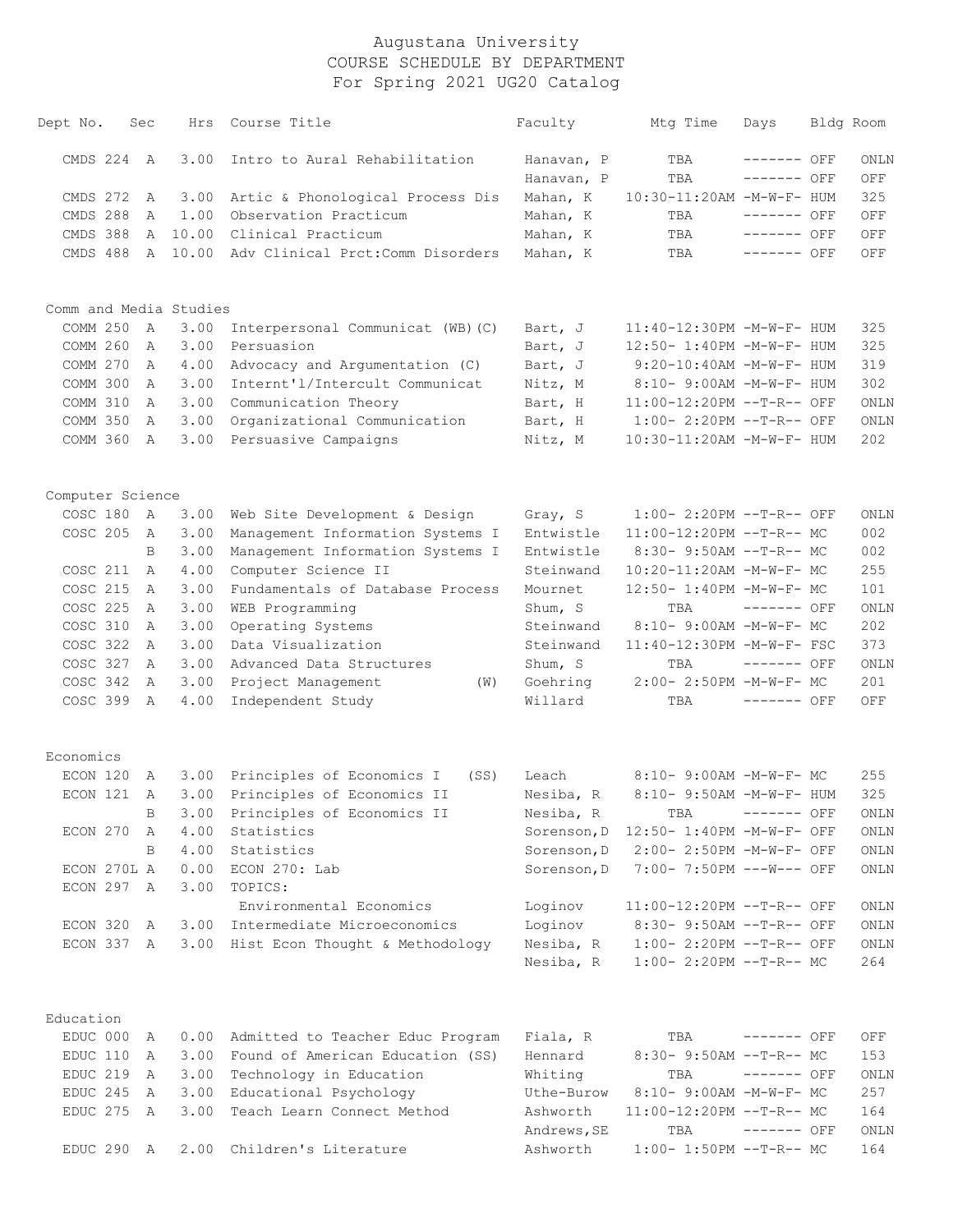| Dept No.   | Sec         |              | Hrs                   | Course Title                                     | Faculty     | Mtg Time                             | Days         | Bldg Room |
|------------|-------------|--------------|-----------------------|--------------------------------------------------|-------------|--------------------------------------|--------------|-----------|
|            | EDUC 295 A  |              | 3.00                  | Internship                                       | Lamb        | TBA                                  | ------- OFF  | OFF       |
|            | EDUC 300L A |              | 0.00                  | Pre-Student Teach ePortfolio Lab                 | Andrews, SE | TBA                                  | ------- OFF  | OFF       |
| EDUC 301   |             | A            | 3.00                  | Content, Meth, MatTeachSciK-8Clsrm               | Sun, L      | 9:20-10:10AM -M-W-F- MC              |              | 164       |
| EDUC 313   |             | A            | 3.00                  | Methods of Teach Elem/MS Math                    | Sun, L      | 8:10- 9:00AM -M-W-F- MC              |              | 164       |
| EDUC 320   |             | A            | 3.00                  | Methods Teach Assess Writing (W)                 | Manning     | 10:30-11:20AM -M-W-F- MC             |              | 164       |
| EDUC 325   |             | A            | 3.00                  | Methods Teach and Assess Reading                 | Manning     | 11:40-12:30PM -M-W-F- MC             |              | 164       |
| EDUC 335   |             | A            | 3.00                  | Literacy in the Content Area                     | Andrews, SE | 11:40-12:30PM -M-W-F- MC             |              | 101       |
| EDUC 345   |             | A            | 3.00                  | Adolescent Development                           | Uthe-Burow  | 11:40-12:30PM -M-W-F- MC             |              | 255       |
|            |             | B            | 3.00                  | Adolescent Development                           | Uthe-Burow  | 12:50- 1:40PM -M-W-F- MC             |              | 255       |
| EDUC 350   |             | A            | 3.00                  | Content, Meth, MatTeachSS K-8Clsrm               | Manning     | 12:50- 1:40PM -M-W-F- MC             |              | 164       |
| EDUC 355   |             | A            | 3.00                  | Human Relations in Education                     | Hennard     | 11:00-12:20PM --T-R-- MC             |              | 253       |
| EDUC 375   |             | A            | 3.00                  | Educational Assessment                           | Uhing, B    | 8:30- 9:50AM --T-R-- MC              |              | 161       |
| EDUC 380   |             | Α            | 3.00                  | Methods of Engl as New Language                  | Gaudet, M   | $6:30-9:30PM$ ----R-- OFF            |              | ONLN      |
|            | EDUC 400L A |              | 0.00                  | Student Teacher ePortfolio Lab                   | Andrews, SE | TBA                                  | $------$ OFF | OFF       |
| EDUC 401   |             | $\mathbb{A}$ | 1.00                  | Classroom Management                             | Andrews, SE | TBA                                  | ------- OFF  | ONLN      |
|            |             |              |                       |                                                  | Fiala, R    |                                      |              |           |
| EDUC 470   |             | Α            | 12.00                 | Student Teach: All Grades                        | Fiala, R    | TBA                                  | ------- OFF  | OFF       |
| EDUC 471   |             |              | A 12.00               | Student Teach: Middle School                     | Fiala, R    | TBA                                  | ------- OFF  | OFF       |
| EDUC 472   |             |              | A 12.00               | Student Teach: Elementary                        | Fiala, R    | TBA                                  | ------- OFF  | OFF       |
| EDUC 473   |             |              | A 12.00               | Student Teach: Kindergarten                      | Fiala, R    | TBA                                  | ------- OFF  | OFF       |
|            |             |              | EDUC 474 A 12.00      | Student Teach: Secondary                         | Fiala, R    | TBA                                  | ------- OFF  | OFF       |
| English    |             |              |                       |                                                  |             |                                      |              |           |
| ENGL 115   |             | A            | 3.00                  | News Reporting & Writing<br>(W)                  | Miller, J   | 9:20-10:10AM -M-W-F- HUM             |              | 201       |
| ENGL 200   |             | A            | 3.00                  | Literary Experience<br>$(W)$ & $(LT)$            |             |                                      |              |           |
|            |             |              |                       | African-American Literature                      | Rives, D    | 8:10- 9:00AM -M-W-F- OFF             |              | ONLN      |
|            |             | В            | 3.00                  | Literary Experience<br>$(W)$ & $(LT)$            | Hanson, D   | 9:20-10:10AM -M-W-F- HUM             |              | 103       |
|            |             | C            | 3.00                  | Literature of Epidemics                          | Rude        | 10:30-11:20AM -M-W-F- HUM            |              | 103       |
|            |             | D            | 3.00                  | Literary Experience<br>$(W)$ & $(LT)$            | Gerling     | 11:40-12:30PM -M-W-F- HUM            |              | 103       |
|            |             | Е            | 3.00                  | Literature of Epidemics                          | Rude        | 12:50- 1:40PM -M-W-F- HUM            |              | 103       |
| ENGL 203   |             | A            | 3.00                  | Intro to Creative Writing<br>(W)                 | Hicks, P    | 8:30- 9:50AM --T-R-- HUM             |              | 102       |
| ENGL 215   |             | A            | 3.00                  | Newspaper Writing: Sports<br>(W)                 | Gale, D.    | 11:40-12:30PM -M-W-F- HUM            |              | 201       |
| ENGL 225   |             | A            | 3.00                  | World Lit I: Western Traditn (WT)                | Hanson, D   | 10:30-11:20AM -M-W-F- HUM            |              | 201       |
| ENGL 240   |             | Α            | 3.00                  | Intro to American Lit Hist<br>(US)               | Rives, D    | 9:20-10:10AM -M-W-F- OFF             |              | ONLN      |
| ENGL 289   |             | A            | 3.00                  | Seminar in Literary Crit & Theor                 | Rives, D    | 12:50- 1:40PM -M-W-F- OFF            |              | ONLN      |
|            | ENGL 304 A  |              |                       | 3.00 Creative Writing: Fiction (W)               |             | Hicks, P 6:00- 9:00PM --T---- HUM    |              | 102       |
| ENGL 310 A |             |              |                       | 3.00 Seminar in Later British Literat            |             |                                      |              |           |
|            |             |              |                       | Northern Ireland                                 | Hicks, P    | Preston, M 11:00-12:20PM --T-R-- MC  |              | 101       |
| ENGL 311 A |             |              |                       | 3.00 Advanced Writing<br>$(\mathbb{W})$          |             | Boyens, B 2:00-2:50PM -M-W-F- HUM    |              | 202       |
| ENGL 312 A |             |              |                       | 3.00 Writing for Magazines (W)                   | Walker, J   | 11:00-12:20PM --T-R-- HUM            |              | 102       |
| ENGL 330 A |             |              | 3.00                  | Seminar in Later American Lit                    | Hanson, D   | 11:40-12:30PM -M-W-F- HUM            |              | 102       |
| ENGL 335 A |             |              |                       | 3.00 Seminar: Young Adult Literature             | Boyens, B   | $1:00-2:20PM -T-R--HUM$              |              | 103       |
| ENGL 361 A |             |              |                       | 3.00 Shakespeare<br>(W)                          | Rude        | $9:20-10:10AM - M-W-F- HUM$          |              | 202       |
| ENGL 395 A |             |              |                       | 4.00 Internship                                  | Rude        | TBA                                  | ------- OFF  | OFF       |
|            |             |              | Environmental Studies |                                                  |             |                                      |              |           |
|            |             |              |                       | ENST 180 A 3.00 Intro Environmental Studies (SI) |             | Lewis, A 1:00- 2:20PM --T-R-- FSC    |              | 116       |
|            |             |              |                       | ENST 201 A 3.00 Environmental Policy             |             |                                      |              |           |
|            |             |              |                       | Environmental Economics                          |             | Loginov    11:00-12:20PM --T-R-- OFF |              | ONLN      |
|            |             | B            |                       | 3.00 Environmental Politics                      | Lunde       | 8:30- 9:50AM --T-R-- MC              |              | 264       |
|            |             |              |                       | ENST 202 A 3.00 Environmental Culture            |             |                                      |              |           |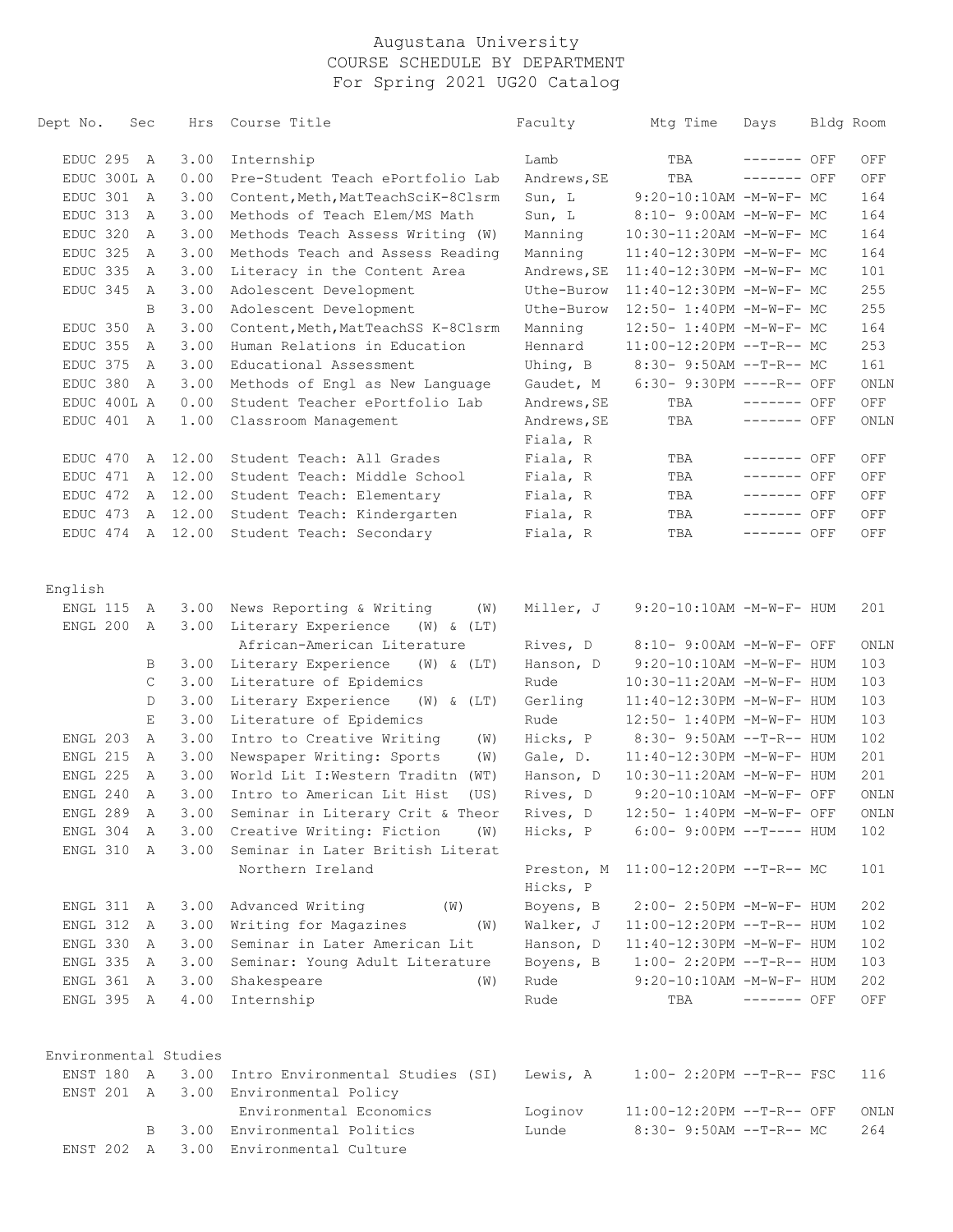| Dept No.           | Sec         |               | Hrs Course Title                                                     |      | Faculty    | Mtg Time                         | Days         | Bldg Room  |
|--------------------|-------------|---------------|----------------------------------------------------------------------|------|------------|----------------------------------|--------------|------------|
| ENST 203 A         |             |               | Oceans, Ethics & Sustainability<br>3.00 Intro to Geographic Info Sys |      |            | Olimb, S 8:30-9:50AM --T-R-- FSC |              | 201<br>372 |
|                    |             |               |                                                                      |      |            |                                  |              |            |
| Exercise Science   |             |               |                                                                      |      |            |                                  |              |            |
| EXSC 265           | A           | 2.00          | Theory & Tech of Strenth & Cond                                      |      | Chambers   | $12:00-12:50PM -T-R--ELMN$       |              | 230        |
| EXSC 320           | A           | 4.00          | Physiology of Exercise                                               |      | Gorres-Mar | 2:00- 2:50PM -M-W-F- FSC         |              | 113A       |
|                    |             |               |                                                                      |      | Barkley, S | $8:00-9:50AM --T---FSC$          |              | 273        |
|                    | B           | 4.00          | Physiology of Exercise                                               |      | Gorres-Mar | 2:00- 2:50PM -M-W-F- FSC         |              | 113A       |
|                    |             |               |                                                                      |      | Barkley, S | $11:00-12:50PM$ --T---- FSC      |              | 273        |
| EXSC 322 A         |             | 3.00          | Structural Kinesiology                                               |      | Gorres-Mar | 8:30- 9:50AM --T-R-- FSC         |              | 272        |
|                    |             | Lecture & Lab |                                                                      |      |            |                                  |              |            |
| EXSC 355           | A           | 3.00          | Curr Topics Exercse/Sport Sci(W)                                     |      | Gorres-Mar | 12:50- 1:40PM -M-W-F- FSC        |              | 273        |
| EXSC 370           | A           | 3.00          | Exer Prescrpt Hlth & Disease (SI)                                    |      | Barkley, S | 10:30-11:20AM -M-W-F- FSC        |              | 370        |
| EXSC 395           | A           | 4.00          | Internship                                                           |      | Barkley, S | TBA                              | $------$ OFF | OFF        |
| EXSC 495 A         |             | 4.00          | Internship                                                           |      | Barkley, S | TBA                              | ------- OFF  | OFF        |
| French             |             |               |                                                                      |      |            |                                  |              |            |
| FREN 111           | A           | 3.00          | Intro to French II                                                   | (L2) | Fish       | $9:20-10:10AM - M-W-F- HUM$      |              | 301        |
| FREN 211           | A           | 4.00          | Intermediate French II                                               |      | Fish       | 11:40-12:30PM -MTW-F- HUM        |              | 319        |
| FREN 361           | A           | 3.00          | Hist of Lit of France II                                             | A3.5 | Fish       | 2:00- 2:50PM -M-W-F- HUM         |              | 319        |
| FREN 395           | A           | 4.00          | Internship                                                           |      | Fish       | TBA                              | $------$ OFF | OFF        |
| FREN 400           | A           | 1.00          | Honors Thesis                                                        |      | Fish       | TBA                              | $------$ OFF | OFF        |
|                    |             |               |                                                                      |      |            |                                  |              |            |
| First Year Seminar |             |               |                                                                      |      |            |                                  |              |            |
| FYS 112            | A           | 1.00          | First Year Seminar II                                                | (FS) | Barrows    | $2:00-2:50PM$ ---W--- FSC        |              | 373        |
|                    | B           | 1.00          | First Year Seminar II                                                | (FS) | Homan, T   | $2:00-2:50PM$ ---W--- MC         |              | 164        |
|                    | C           | 1.00          | First Year Seminar II                                                | (FS) | Kolbrek, A | $2:00-2:50PM$ ---W--- FSC        |              | 370        |
|                    | D           | 1.00          | First Year Seminar II                                                | (FS) | Streufert  | $2:00-2:50PM$ ---W--- MC         |              | 101        |
|                    | Ε           | 1.00          | First Year Seminar II                                                | (FS) | Toso, M    | $2:00-2:50PM$ ---W--- MC         |              | 103        |
|                    | $\mathbf F$ | 1.00          | First Year Seminar II                                                | (FS) | Kinsinger  | $2:00-2:50PM$ ---W--- HUM        |              | 301        |
|                    | G           | 1.00          | First Year Seminar II                                                | (FS) | Benschoter | $2:00-2:50PM$ ---W--- HUM        |              | 103        |
|                    | Н           | 1.00          | First Year Seminar II                                                | (FS) | Gerling    | 2:00- 2:50PM ---W--- HUM         |              | 102        |
|                    | I           | 1.00          | First Year Seminar II                                                | (FS) | Kahl, J    | $2:00-2:50PM$ ---W--- MC         |              | 153        |
|                    | J           | 1.00          | First Year Seminar II                                                | (FS) | Bies, S    | 2:00- 2:50PM ---W--- HUM         |              | 325        |
|                    | Κ           | 1.00          | First Year Seminar II                                                | (FS) | Blackburn  | 2:00- 2:50PM ---W--- HUM         |              | 331        |
|                    | L           | 1.00          | First Year Seminar II                                                | (FS) | Ahlers, T  | 2:00- 2:50PM ---W--- FSC         |              | 114        |
|                    | М           | 1.00          | First Year Seminar II                                                | (FS) | Capers, W. | $2:00-2:50PM$ ---W--- MC         |              | 257        |
|                    | Ν           | 1.00          | First Year Seminar II                                                | (FS) | Venekamp   | 2:00- 2:50PM ---W--- HUM         |              | 226        |
| General Studies    |             |               |                                                                      |      |            |                                  |              |            |
| GENL 100           | A           | 2.00          | Career Exploration/Engagemnt (WB)                                    |      | Ahlers, T  | TBA                              | ------- OFF  | ONLN       |
| GENL 105           |             | A 12.00       | Off Campus Study Programs                                            |      |            |                                  |              |            |
|                    |             |               | Semester by the Bay, AK                                              |      | Iverson    | TBA                              | ------- OFF  | SEM        |
| GENL 107           | A           | 16.00         | The Washington Semester                                              |      | Wanless, E | TBA                              | ------- OFF  | SEM        |
| GENL 116           | A           | 1.00          | Becoming a Master Student                                            |      | Homan, T   | 10:00-10:50AM --T-R-- HUM        |              | 102        |
| GENL 197           | A           | 1.00          | TOPICS:                                                              |      |            |                                  |              |            |
|                    |             |               |                                                                      |      |            |                                  |              |            |
|                    |             |               | Strengths & Wellbeing Excellence<br>Ethical Issues & Public Affairs: |      | Venekamp   | TBA                              | ------- OFF  | ONLN       |
| GENL 330           | A           | 4.00          |                                                                      |      | Wanless, E | TBA                              | ------- OFF  | INTR       |
|                    |             |               | The Global Agenda                                                    |      |            |                                  |              |            |
| GENL 339           | A           | 4.00          | Intro to Public Policy Analysis                                      |      | Wanless, E | TBA                              | ------- OFF  | INTR       |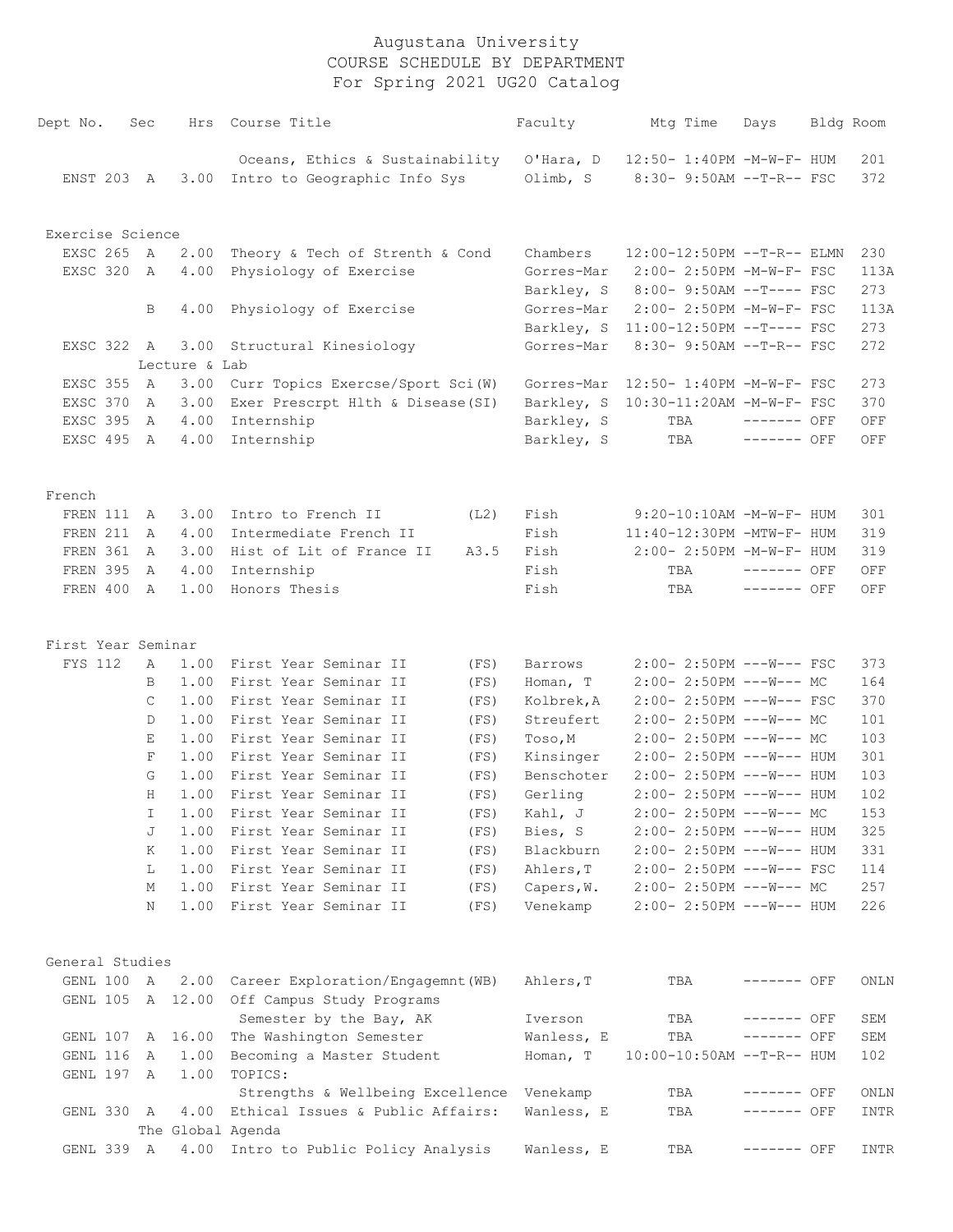| Dept No.                | Sec | Hrs  | Course Title                          |       | Faculty     | Mtg Time                             | Days         | Bldg Room |
|-------------------------|-----|------|---------------------------------------|-------|-------------|--------------------------------------|--------------|-----------|
| GENL 342                | A   | 4.00 | Controversy & US Supreme Court        |       | Wanless, E  | TBA                                  | ------- OFF  | INTR      |
| GENL 343                | A   | 4.00 | Washington Theatre Experience (A)     |       | Wanless, E  | TBA                                  | ------- OFF  | INTR      |
| GENL 346                | A   | 4.00 | Terrorism/Counterterror Policies      |       | Wanless, E  | TBA                                  | ------- OFF  | INTR      |
| GENL 394                | A   | 2.00 | Directed Readings                     |       | Wanless, E  | TBA                                  | ------- OFF  | INTR      |
| German                  |     |      |                                       |       |             |                                      |              |           |
| GERM 111                | A   | 3.00 | Intro to German II                    | (L2)  | Lhotzky, S  | 11:40-12:30PM -M-W-F- OFF            |              | ONLN      |
| GERM 211                | A   | 4.00 | Intermediate German II                |       | Lhotzky, S  | 10:30-11:20AM -MTW-F- OFF            |              | ONLN      |
| GERM 360                | A   | 3.00 | History of German Lit I               | (LT)  | Lhotzky, S  | 12:50- 1:40PM -M-W-F- OFF            |              | ONLN      |
| GERM 395                | A   | 4.00 | Internship                            |       | Lhotzky, S  | TBA                                  | ------- OFF  | OFF       |
| GERM 400                | A   | 1.00 | Honors Thesis                         |       | Lhotzky, S  | TBA                                  | ------- OFF  | OFF       |
| Government/Intl Affairs |     |      |                                       |       |             |                                      |              |           |
| GOVT 110                | A   | 3.00 | Intro to Government                   | (SS)  | Wanless, E  | $6:30-9:20PM --T---MC$               |              | 202       |
| GOVT 120                | A   | 3.00 | Politics in a Diverse World (NW)      |       | Lunde       | 11:40-12:30PM -M-W-F- MC             |              | 257       |
|                         | B   | 3.00 | Politics in a Diverse World (NW)      |       | Lunde       | 12:50- 1:40PM -M-W-F- MC             |              | 257       |
| GOVT 200                | A   | 3.00 | American Government                   | (US)  | Wanless, E  | 10:30-11:20AM -M-W-F- MC             |              | 153       |
| GOVT 252                | A   | 3.00 | Religion and the Law                  | (RT)  | Golemboski  | 11:00-12:20PM --T-R-- MC             |              | 255       |
| GOVT 275                | A   | 3.00 | Politics and Literature               |       | Johnson, Jl | 2:00- 2:50PM -M-W-F- MC              |              | 264       |
| GOVT 290                | A   | 3.00 | Criminal Law                          |       | Golemboski  | 1:00- 2:20PM --T-R-- FSC             |              | 113B      |
| GOVT 297                | A   | 3.00 | TOPICS:<br>Environmental Politics     |       | Lunde       | $8:30 - 9:50AM -T-R-- MC$            |              | 264       |
| GOVT 301                | A   | 3.00 | State and Local Politics              | (W)   | Wanless, E  | 8:10- 9:00AM -M-W-F- MC              |              | 253       |
| GOVT 305                | A   | 3.00 | Theories of American Democracy        |       | Johnson, Jl | 11:40-12:30PM -M-W-F- MC             |              | 264       |
| GOVT 350                | A   | 4.00 | Soc Sci Research Methods              | (W)   | Vercel, K   | 11:40-12:30PM -M-W-F- MC             |              | 102       |
| GOVT 390                | A   | 2.00 | Research Seminar                      | (W)   | Johnson, Jl | TBA                                  | ------- OFF  | OFF       |
| GOVT 391                | A   | 2.00 | Honors Seminar                        | (W)   | Johnson, Jl | TBA                                  | ------- OFF  | OFF       |
| GOVT 395                | A   | 4.00 | Internship                            |       | Wanless, E  | TBA                                  | $------$ OFF | OFF       |
| History                 |     |      |                                       |       |             |                                      |              |           |
| HIST 110                | Α   | 3.00 | Western Civilization I                | (WT)  | Babb        | 2:00- 2:50PM -M-W-F- MC              |              | 255       |
| HIST 111                | A   | 3.00 | Western Civilization II               | (WT)  |             | Preston, M 10:30-11:20AM -M-W-F- MC  |              | 257       |
|                         | B   |      | 3.00 Western Civilization II          | (WT)  | Conover     | 12:50- 1:40PM -M-W-F- MC             |              | 202       |
| HIST 113                | A   | 3.00 | Art Hist II: Ren-20th Cent            | (WT)  | Twa, L      | $9:20-10:10AM - M-W-F- HUM$          |              | 177       |
| HIST 120 A              |     |      | 3.00 American Exper. to 1877          | (US)  |             | Mullin, M 9:20-10:10AM -M-W-F- MC    |              | 253       |
| HIST 121 A              |     |      | 3.00 American Exper. Since 1877       | (US)  | Amundson    | 8:10- 9:00AM -M-W-F- MC              |              | 101       |
|                         | B   |      | 3.00 American Exper. Since 1877       | (US)  | Babb        | 11:40-12:30PM -M-W-F- MC             |              | 202       |
| HIST 180 A              |     |      | 3.00 Red, White, Black:               | (NW)  | Mullin, M   | 10:30-11:20AM -M-W-F- MC             |              | 253       |
|                         |     |      | People of Early America               |       |             |                                      |              |           |
| HIST 297 A              |     | 3.00 | TOPICS:                               |       |             |                                      |              |           |
|                         |     |      | Women in US History                   |       | Amundson    | $8:30-9:50AM --T-R--MC$              |              | 102       |
| HIST 345 A              |     |      | 3.00 Ireland North & South: 1798-1998 |       |             | Preston, M 11:00-12:20PM --T-R-- MC  |              | 101       |
|                         |     |      |                                       |       | Hicks, P    |                                      |              |           |
| HIST 490 A              |     |      | 3.00 History Thesis Seminar           | (W)   | Conover     | $1:00-2:20PM -T-R--MC$               |              | 102       |
| Health                  |     |      |                                       |       |             |                                      |              |           |
| HLTH 216 A              |     |      | 2.00 Stress Management                | (WB2) | VanLaecken  | $9:00-9:50AM --T-R--FSC$             |              | 113B      |
| HLTH 222 A              |     |      | 3.00 Nutrition                        | (WB)  | Kasparek    | 8:30- 9:50AM --T-R-- FSC             |              | 113A      |
|                         | B   | 3.00 | Nutrition                             | (WB)  | Barkley, S  | $1:00-2:20PM -T-R--FSC$              |              | 113A      |
| HLTH 242 A              |     |      | 2.00 Personal Health                  | (WB2) |             | VanLaecken 11:00-11:50AM --T-R-- FSC |              | 113A      |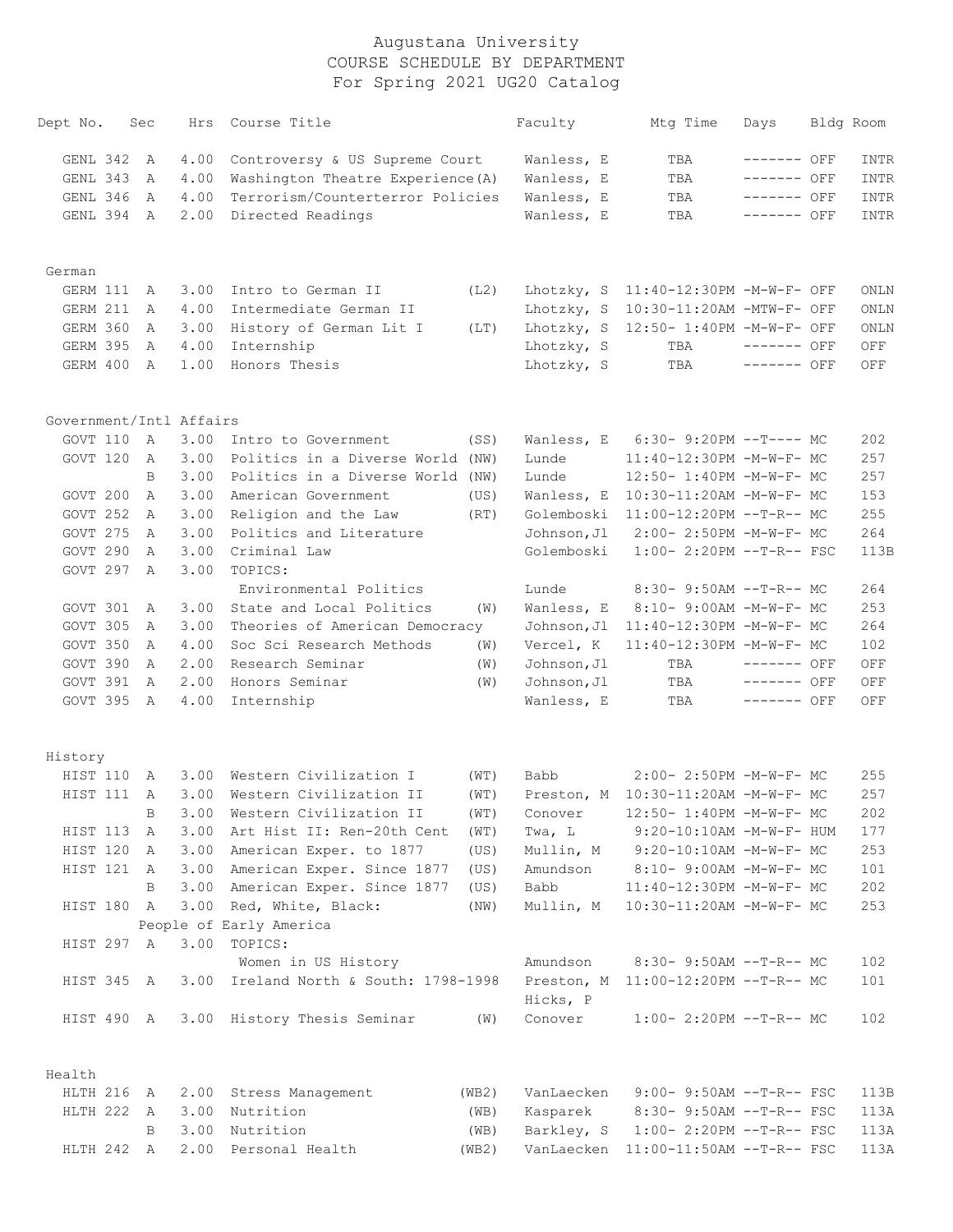| Dept No.                 | Sec          | Hrs  | Course Title                                 |      | Faculty                  | Mtq Time                   | Days         | Bldg Room |
|--------------------------|--------------|------|----------------------------------------------|------|--------------------------|----------------------------|--------------|-----------|
| International Studies    |              |      |                                              |      |                          |                            |              |           |
| INST 100                 | A            | 1.00 | Intro to International Studies               |      | Nitz, M                  | $5:30-6:30PM$ ----R-- HUM  |              | 331       |
| INST 390                 | A            | 1.00 | Senior Research Project                      |      | Nitz, M                  | TBA                        | $------$ OFF | OFF       |
| Sign Lang. Interpreting  |              |      |                                              |      |                          |                            |              |           |
| INTR 301                 | $\mathbb{A}$ | 3.00 | Building Translation Skills                  |      | Steen, C                 | $10:30-11:45AM$ -M-W--- MC |              | 254       |
| INTR 342                 | A            | 3.00 | Amer Sign Language to English I              |      | Gundersn, C              | 8:30- 9:50AM -M-W--- MC    |              | 254       |
| INTR 343                 | A            | 3.00 | English to Amer Sign Language I              |      | Miller, T                | $8:30 - 9:50AM -T-R-- MC$  |              | 254       |
| INTR 355                 | A            | 3.00 | Interpreting Practicum                       |      | Miller, T                | TBA                        | ------- OFF  | OFF       |
| INTR 397                 | A            | 3.00 | TOPICS:<br>Classifiers; Maximizing ASL Skill |      | Cain, A                  | 6:30- 9:20PM -M----- MC    |              | 202       |
| INTR 455 A               |              | 9.00 | Advanced Interpreting Practicum              |      | Gundersn, C              | TBA                        | ------- OFF  | OFF       |
| Journalism               |              |      |                                              |      |                          |                            |              |           |
| JOUR 095 A               |              | 1.00 | Journalism Participation                     |      |                          |                            |              |           |
|                          |              |      | MIRROR                                       |      | Miller, J                | TBA                        | $------$ HUM |           |
|                          | B            | 1.00 | EDDA                                         |      | Blank-Libr               | TBA                        | $------$ HUM |           |
| <b>JOUR 115</b>          | Α            | 3.00 | News Reporting & Writing                     | (W)  | Miller, J                | 9:20-10:10AM -M-W-F- HUM   |              | 201       |
| <b>JOUR 215</b>          | Α            | 3.00 | Newspaper Writing: Sports                    | (W)  | Gale, D.                 | 11:40-12:30PM -M-W-F- HUM  |              | 201       |
| <b>JOUR 312</b>          | $\mathsf{A}$ | 3.00 | Writing For Magazines                        | (W)  | Walker, J                | 11:00-12:20PM --T-R-- HUM  |              | 102       |
| <b>JOUR 395</b>          | A            | 4.00 | Internship                                   |      | Blank-Libr               | TBA                        | $------$ OFF | OFF       |
|                          | B            | 4.00 | Internship                                   |      | Miller, J                | TBA                        | $------$ OFF | OFF       |
| Mathematics              |              |      |                                              |      |                          |                            |              |           |
| MATH 131                 | A            | 3.00 | Geom & Probabil for Teachrs                  | (MT) | Olimb, $C$               | 9:20-10:10AM -M-W-F- FSC   |              | 373       |
| MATH 140                 | Α            | 3.00 | Quantitative Reasoning                       | (MT) | Erickson, L              | 8:10- 9:00AM -M-W-F- FSC   |              | 370       |
|                          | B            | 3.00 | Quantitative Reasoning                       | (MT) | Erickson, L              | 11:40-12:30PM -M-W-F- FSC  |              | 370       |
| MATH 150                 | $\mathsf{A}$ | 4.00 | Pre-Calculus                                 | (MT) | Regas, K                 | 8:10- 9:00AM -MTW-F- HUM   |              | 103       |
| MATH 151                 | Α            | 4.00 | Calculus I                                   | (MT) | Gregg, M                 | 9:20-10:10AM -MTW-F- FSC   |              | 116       |
|                          | B            | 4.00 | Calculus I                                   | (MT) | Gregg, M                 | 12:50- 1:40PM -MTW-F- FSC  |              | 373       |
| <b>MATH 152</b>          | Α            | 4.00 | Calculus II                                  |      | Perry                    | 11:40-12:30PM -MTW-F- FSC  |              | 374       |
|                          | B            | 4.00 | Calculus II                                  |      | Perry                    | 12:50- 1:40PM -MTW-F- FSC  |              | 370       |
| MATH 153                 | Α            | 3.00 | Calculus III                                 |      | Olimb, C                 | 8:10- 9:00AM -M-W-F- FSC   |              | 116       |
| MATH 220                 | Α            | 3.00 | Linear Algebra                               |      | Gregg, M                 | 2:00- 2:50PM -M-W-F- FSC   |              | 376       |
| MATH 320                 | A            | 3.00 | Discrete Structures                          |      | Erickson, L              | $9:20-10:10AM$ -M-W-F- FSC |              | 376       |
| MATH 345                 | A            | 3.00 | Topology                                     |      | Perry                    | 8:30- 9:50AM --T-R-- FSC   |              | 373       |
| MATH 490                 | A            | 1.00 | Senior Seminar                               |      | Gregg, M                 | $6:30 - 7:20PM - M--- FSC$ |              | 373       |
| Modern Foreign Languages |              |      |                                              |      |                          |                            |              |           |
|                          |              |      | MDFL 397 A 4.00 TOPICS in MFL (non lit):     |      |                          |                            |              |           |
|                          |              |      | Che Guevara/New Man/Justice                  |      | Cabrera                  | 10:30-11:20AM -M-W-F- HUM  |              | 331       |
| Medical Hum & Societies  |              |      |                                              |      |                          |                            |              |           |
| MDHS 395 A               |              |      | 1.00 Med Hum Internship in Context           |      | Pederson, A              | TBA                        | ------- OFF  | OFF       |
| MDHS 400 A               |              |      | 2.00 MedHum: Vocat Design a Good Life        |      | Pederson, A<br>Swanstrom | TBA                        | ------- OFF  | ONLN      |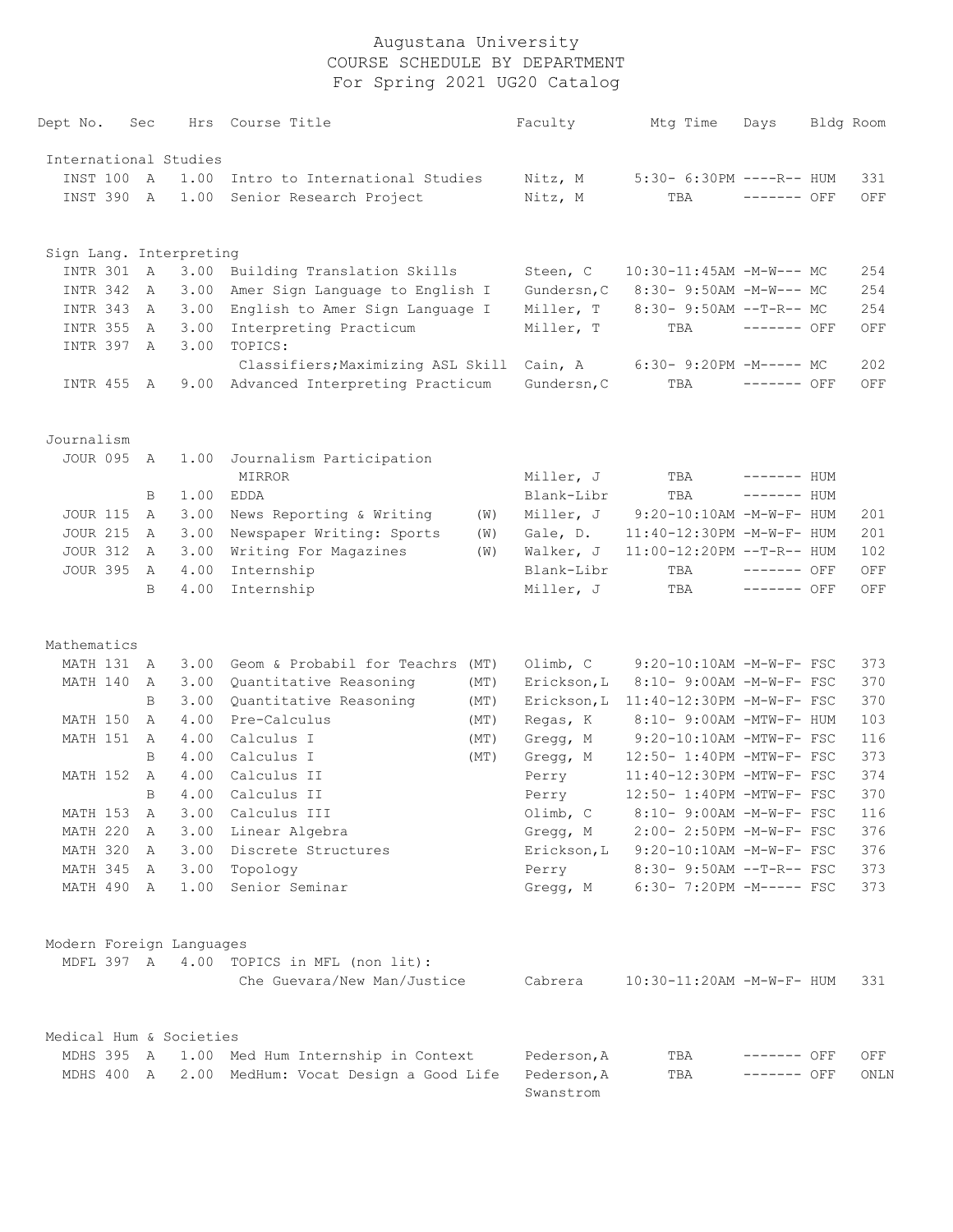| Dept No.          | Sec |              |      | Hrs Course Title                  | Faculty     | Mtg Time                             | Days         | Bldg Room      |
|-------------------|-----|--------------|------|-----------------------------------|-------------|--------------------------------------|--------------|----------------|
| Media Studies     |     |              |      |                                   |             |                                      |              |                |
| MDST 230          |     | A            | 3.00 | Media Aesthetics and Production   | McCollough  | 8:30- 9:50AM --T-R-- HUM             |              | 331            |
| MDST 380          |     | A            | 3.00 | Mass Media Effects                |             | McCollough 11:40-12:30PM -M-W-F- HUM |              | 202            |
| MDST 390          |     | A            | 3.00 | Critical Media Studies            | McCollough  | $1:00-2:20PM -T-R--HUM$              |              | 331            |
|                   |     |              |      |                                   |             |                                      |              |                |
| Music<br>MUSI 095 |     | A            | 1.00 | Music Ensemble:                   |             |                                      |              |                |
|                   |     |              |      | Augustana Choir                   | Nesheim     | 3:55- 5:10PM -MTWR-- CHPL            |              | 101            |
|                   |     | B            | 1.00 | University Chorale                | Svenningsn  | 3:00- 3:50PM -MTW-F- CHPL            |              | 101            |
|                   |     | D            | 1.00 | Angelus                           | Grevlos, L  | 3:00- 3:50PM -MTW-F- FSC             |              | 113            |
|                   |     | Е            | 1.00 | Augustana Band                    | Unger       | 4:00- 5:30PM -MTWR-- HUM             |              | 168            |
|                   |     | F            | 1.00 | Blue & Gold Band                  | Petersen, L | $6:30-9:00PM$ ----R-- HUM            |              | 168            |
|                   |     | Κ            | 1.00 | Orchestra (Woods, Brass, Perc)    | Folliard    | 6:30- 9:00PM U------ HUM             |              | 168            |
|                   |     | L            | 1.00 | Orchestra (Strings)               | Folliard    | 6:30- 9:00PM U------ HUM             |              | 168            |
|                   |     |              |      |                                   | Folliard    | $3:00-4:30PM$ ---W--- HUM            |              | 173            |
|                   |     | Μ            | 1.00 | Symphonic Chorus                  | Johnson, J  | TBA                                  | -------      |                |
| MUSI 096          |     | $\mathbb{A}$ | 1.00 | Chamber Music:                    |             |                                      |              |                |
|                   |     |              |      | Opera Theater Workshop            | Grevlos, L  | 10:30-11:20AM -M-W-F- HUM            |              | 173            |
|                   |     | B            | 1.00 | Brass Quintet                     | Unger       | TBA                                  | $------$ HUM |                |
|                   |     | D            | 1.00 | Musical Theatre Coaching          | Folliard    | TBA                                  | $------$ HUM | 47             |
|                   |     | I.           | 1.00 | Percussion Ensemble               | Sailer, D   | $6:00-8:00PM$ ---W--- HUM            |              | 168            |
|                   |     | N            | 1.00 | Northlanders Jazz Combo           | Hanegan, B  | $5:30-6:30PM$ ---W--- HUM            |              | 177            |
|                   |     | $\circ$      | 1.00 | Drum Line                         | Sailer, D   | $3:00-4:00PM$ -----F- HUM            |              | 168            |
| MUSI 097          |     | Α            | 1.00 | Chamber Music Ensemble:           |             |                                      |              |                |
|                   |     |              |      | Chamber Choir                     | Nesheim     | 5:15- 6:15PM -M--R-- HUM             |              | 173            |
|                   |     | C            | 1.00 | Northlanders Jazz Band            | Hanegan, B  | 5:40- 6:30PM -MT---- HUM             |              | 168            |
| MUSI 110          |     | $\mathbb{A}$ | 3.00 | The Understanding of Music<br>(A) | Petersen, L | $9:20-10:10AM - M-W-F- HUM$          |              | 173            |
| MUSI 118          |     | A            | 3.00 | Blues, Jazz, and Rock<br>(US)     | Hanegan, B  | $11:00-12:20PM$ --T-R-- HUM          |              | 168            |
| MUSI 121          |     | $\mathbb{A}$ | 2.00 | Music Theory II                   | Li, S       | 12:50- 1:40PM -M-W-F- HUM            |              | 121            |
| MUSI 121L A       |     |              | 1.00 | Aural Skills II                   | Svenningsn  | $1:00-1:50PM -T-R--HUM$              |              | 121            |
| MUSI 153          |     | A            | 1.00 | Interm Class Piano: Music Majors  | Schempp, M  | 8:30- 9:50AM --T-R-- HUM             |              | 146            |
| MUSI 161          |     | A            | 1.00 | Private Instruction: Strings      |             |                                      |              |                |
|                   |     |              |      | Violin-30 min.                    | Modzelewsk  | TBA                                  | ------- HUM  | 4              |
|                   |     | AΜ           |      | 1.00 Violoin-50 min.              | Modzelewsk  | 3:00- 3:50PM ----R-- HUM             |              | 4              |
|                   |     |              |      | B 1.00 Viola-30 min.              | Peters, M   |                                      |              | 11             |
|                   |     | ΒM           | 1.00 | Viola-50 min.                     | Peters, M   | $3:00-3:50PM$ ----R-- HUM            |              | 11             |
|                   |     | C            | 1.00 | Violoncello-30 min.               | Erhard      | TBA                                  | ------- HUM  | 152            |
|                   |     | CM           | 1.00 | Violoncello-50 min.               | Erhard      | 3:00- 3:50PM ----R-- HUM             |              | 152            |
|                   |     | D            | 1.00 | Bass-30 min.                      | Casey, J    | TBA                                  | $------$ HUM | 152            |
|                   |     | DM           | 1.00 | Bass-50 min.                      | Casey, J    | 3:00- 3:50PM ----R-- HUM             |              | 152            |
|                   |     | Е            | 1.00 | Guitar-30 min.                    | Gundersn, G | TBA                                  | ------- HUM  | $\mathbf{2}$   |
|                   |     | EМ           | 1.00 | Guitar-50 min.                    | Gundersn, G | 3:00- 3:50PM ----R-- HUM             |              | $\mathbf{2}$   |
|                   |     | F            | 1.00 | Harp-30 min.                      | Vorhes, A   | TBA                                  | ------- HUM  | 160            |
|                   |     | FM           | 1.00 | Harp-50 min.                      | Vorhes, A   | 3:00- 3:50PM ----R-- HUM             |              | 160            |
|                   |     | G            | 1.00 | Violin-30 min.                    | Lin, YiChun | TBA                                  | ------- OFF  | OFF            |
|                   |     | GМ           | 1.00 | Violin-30 min.                    | Lin, YiChun | 3:00- 3:50PM ----R-- HUM             |              | 5 <sub>1</sub> |
|                   |     | Н            | 1.00 | Bass-30 min.                      | Reinartz    | TBA                                  | ------- HUM  | 152            |
|                   |     | HМ           | 1.00 | Bass-50 min.                      | Reinartz    | 3:00- 3:50PM ----R-- HUM             |              | 152            |
| MUSI 162          |     | A            | 1.00 | Private Instruction: Woodwinds    |             |                                      |              |                |
|                   |     |              |      | Flute-30 min.                     | Masek, P    | TBA                                  | $------$ HUM | 157            |
|                   |     | AΜ           | 1.00 | Flute-50 min.                     | Masek, P    | 3:00- 3:50PM ----R-- HUM             |              | 157            |
|                   |     | В            | 1.00 | Oboe-30 min.                      | Paul, J     | TBA                                  | ------- HUM  | 46             |
|                   |     | ΒM           | 1.00 | Oboe-50 min.                      | Paul, J     | 3:00- 3:50PM ----R-- HUM             |              | 46             |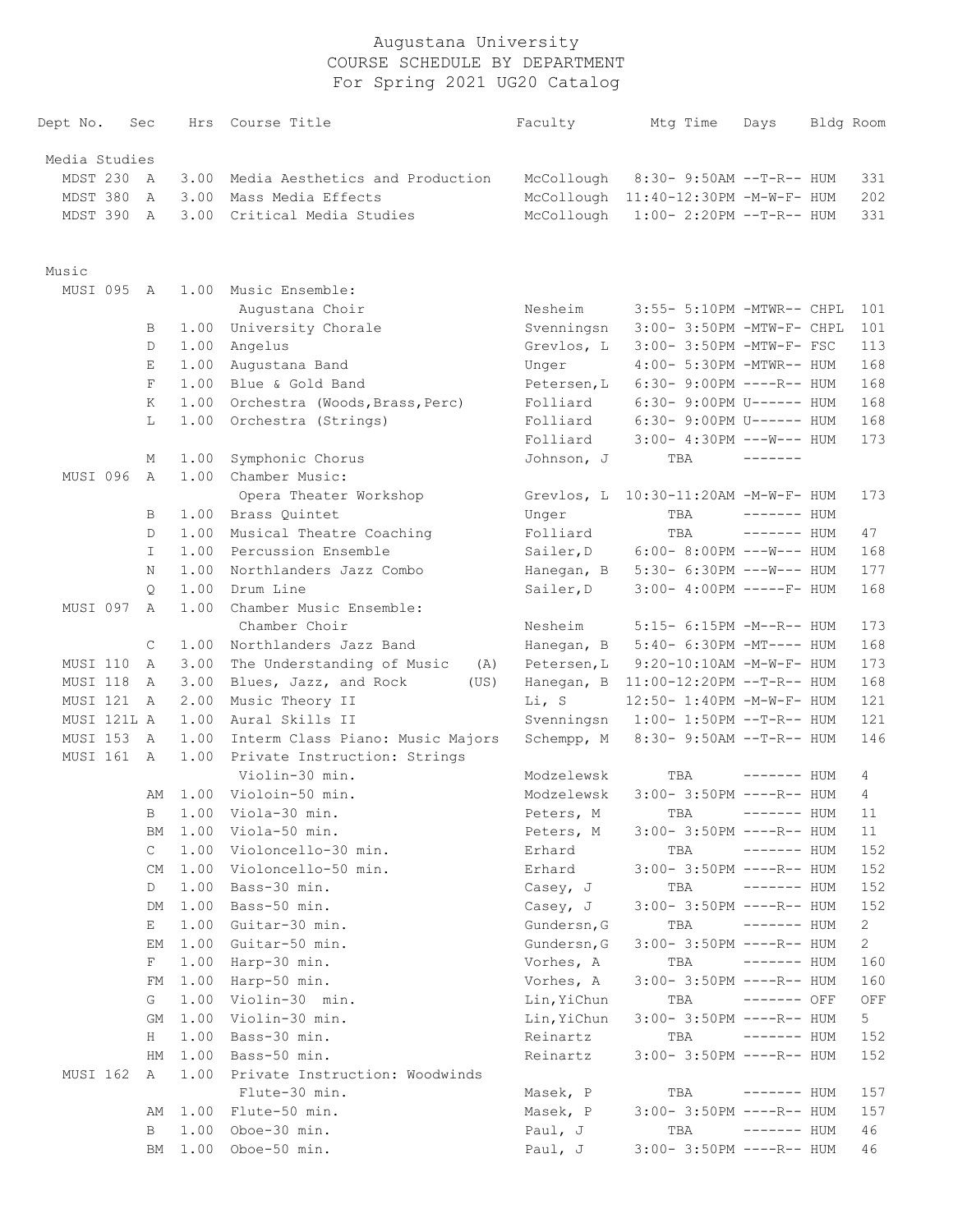| Dept No.        | Sec |              | Hrs  | Course Title                     | Faculty     | Mtg Time                   | Days         | Bldg Room       |
|-----------------|-----|--------------|------|----------------------------------|-------------|----------------------------|--------------|-----------------|
|                 |     | $\mathsf{C}$ | 1.00 | Clarinet-30 min.                 | Hill, C     | TBA                        | $------$ HUM | 7               |
|                 |     | CM           | 1.00 | Clarinet-50 min.                 | Hill, C     | 3:00- 3:50PM ----R-- HUM   |              | $7\phantom{.0}$ |
|                 |     | D            | 1.00 | Bassoon-30 min.                  | Tomkins, J  | TBA                        | ------- HUM  | 46              |
|                 |     | DM           | 1.00 | Bassoon-50 min.                  | Tomkins, J  | 3:00- 3:50PM ----R-- HUM   |              | 46              |
|                 |     | Е            | 1.00 | Saxophone-30 min.                | Hanegan, B  | TBA                        | $------$ HUM | 156             |
|                 |     | ЕM           | 1.00 | Saxophone-50 min.                | Hanegan, B  | 3:00- 3:50PM ----R-- HUM   |              | 156             |
|                 |     | $_{\rm F}$   | 1.00 | Clarinet-30 min.                 | Larson, A   | TBA                        | $------$ HUM | $7\phantom{.0}$ |
| MUSI 163        |     | A            | 1.00 | Private Instruction: Brass Winds |             |                            |              |                 |
|                 |     |              |      | Horn-30 min.                     | Carlson, A  | TBA                        | $------$ HUM | 10              |
|                 |     | AΜ           | 1.00 | Horn-50 min.                     | Carlson, A  | 3:00- 3:50PM ----R-- HUM   |              | 10              |
|                 |     | B            | 1.00 | Trumpet-30 min.                  | Olson, S    | TBA                        | $------$ HUM | 10              |
|                 |     | BM           | 1.00 | Trumpet-50 min.                  | Olson, S    | 3:00- 3:50PM ----R-- HUM   |              | 10              |
|                 |     | $\mathsf{C}$ | 1.00 | Trombone-30 min.                 | Roseth      | TBA                        | $------$ HUM | 13              |
|                 |     | CM           | 1.00 | Trombone-50 min.                 | Roseth      | 3:00- 3:50PM ----R-- HUM   |              | 13              |
|                 |     | D            | 1.00 | Euphonium-30 min.                | Roseth      | TBA                        | $------$ HUM | 13              |
|                 |     | DM           | 1.00 | Euphonium-50 min.                | Roseth      | 3:00- 3:50PM ----R-- HUM   |              | 13              |
|                 |     | Е            | 1.00 | Tuba-30 min.                     | Andersen, M | TBA                        | $------$ HUM | 10              |
|                 |     | EМ           | 1.00 | Tuba-50 min.                     | Andersen, M | 3:00- 3:50PM ----R-- HUM   |              | 10              |
| MUSI 164        |     | A            | 1.00 | Private Instruction: Percussion  |             |                            |              |                 |
|                 |     |              |      | Percussion-30 min.               | Sailer, D   | TBA                        | $------$ HUM |                 |
|                 |     | AΜ           | 1.00 | Percussion-50 min.               | Sailer, D   | 3:00- 3:50PM ----R-- HUM   |              |                 |
| <b>MUSI 165</b> |     | A            | 1.00 | Private Instruction: Piano       |             |                            |              |                 |
|                 |     |              |      | Piano-30 min                     | Li, S       | TBA                        | ------- HUM  | 158             |
|                 |     | AΜ           | 1.00 | Piano-50 min.                    | Li, S       | 3:00- 3:50PM ----R-- HUM   |              | 158             |
|                 |     | АX           | 1.00 | Piano-30 min.                    | Li, S       | TBA                        | $------$ HUM | 158             |
|                 |     | B            | 1.00 | Piano-30 min.                    | Schempp, M  | TBA                        | $------$ HUM | 150             |
|                 |     | ΒM           | 1.00 | Private Instruction: Piano       | Schempp, M  | TBA                        | $------$ OFF | OFF             |
|                 |     | BX.          | 1.00 | Piano-30 min.                    | Schempp, M  | TBA                        | $------$ HUM | 150             |
| MUSI 166        |     | A            | 1.00 | Private Instruction: Keyboard    |             |                            |              |                 |
|                 |     |              |      | Organ-30 min.                    | Schempp, M  | TBA                        | ------- HUM  | 150             |
|                 |     | AΜ           |      | $1.00$ Organ-50 min.             | Schempp, M  | 3:00- 3:50PM ----R-- HUM   |              | 150             |
|                 |     | B            | 1.00 | Harpsichord-30 min.              | Schempp, M  | TBA                        | $------$ HUM | 150             |
|                 |     | BM           | 1.00 | Harpsichord-50 min.              | Schempp, M  | $3:00-3:50PM$ ----R-- HUM  |              | 150             |
| MUSI 167        |     | $\mathbb A$  | 1.00 | Private Instruction: Voice       |             |                            |              |                 |
|                 |     |              |      | Voice-30 min                     | Staff       | TBA                        | ------- HUM  |                 |
|                 |     | AM           |      | 1.00 Voice-50 min.               | Staff       | $3:00-3:50PM$ ----R-- HUM  |              |                 |
|                 |     | В            | 1.00 | Voice-30 min.                    | Grevlos, L  | TBA                        | $------$ HUM | 139             |
|                 |     | ΒM           | 1.00 | Voice-50 min.                    | Grevlos, L  | 3:00- 3:50PM ----R-- HUM   |              | 139             |
|                 |     | $\mathsf{C}$ | 1.00 | Voice-30 min.                    | Schreck, J  | TBA                        | $------$ HUM | 153             |
|                 |     | CM           | 1.00 | Voice-50 min.                    | Schreck, J  | 3:00- 3:50PM ----R-- HUM   |              | 153             |
|                 |     | D            | 1.00 | Voice-30 min.                    | Campbell    | TBA                        | $------$ HUM | 45              |
|                 |     | DM           | 1.00 | Voice-50 min.                    | Campbell    | 3:00- 3:50PM ----R-- HUM   |              | 45              |
|                 |     | E            | 1.00 | Voice-30 min.                    | Svenningsn  | TBA                        | $------$ HUM | 140             |
|                 |     | ЕM           | 1.00 | Voice-50 min.                    | Svenningsn  | 3:00- 3:50PM ----R-- HUM   |              | 140             |
|                 |     | F            | 1.00 | Voice-30 min.                    | Barnard, M  | TBA                        | $------$ HUM | 153             |
|                 |     | FМ           | 1.00 | Voice-50 min.                    | Barnard, M  | 3:00- 3:50PM ----R-- HUM   |              | 153             |
| MUSI 212        |     | A            | 3.00 | Music Hist/Lit: 1750-Prsnt A3.1B | Schempp, M  | 10:30-11:20AM -M-W-F- HUM  |              | 121             |
| MUSI 221        |     | A            | 2.00 | Music Theory IV                  | Li, S       | 2:00- 2:50PM -M-W-F- HUM   |              | 121             |
| MUSI 221L A     |     |              | 1.00 | Aural Skills IV                  | Svenningsn  | 2:00- 2:50PM --T-R-- HUM   |              | 121             |
| MUSI 253        | A   |              | 2.00 | Percussion Pedagogy&Performance  | Sailer, D   | $9:00 - 9:50AM -T-R-- HUM$ |              | 168             |
| MUSI 300        |     | A            | 3.00 | Fundamentals of Conducting       | Unger       | 10:30-11:20AM -M-W-F- HUM  |              | 168             |
| MUSI 301        | A   |              | 3.00 | Advanced Instrumental Conducting | Unger       | 12:30- 1:50PM -M-W--- HUM  |              | 168             |
| MUSI 303        | A   |              | 3.00 | Advanced Choral Conducting       | Nesheim     | 11:00-12:20PM --T-R-- HUM  |              | 173             |
| MUSI 361        |     | AΜ           | 1.00 | Private Instruction: Strings     |             |                            |              |                 |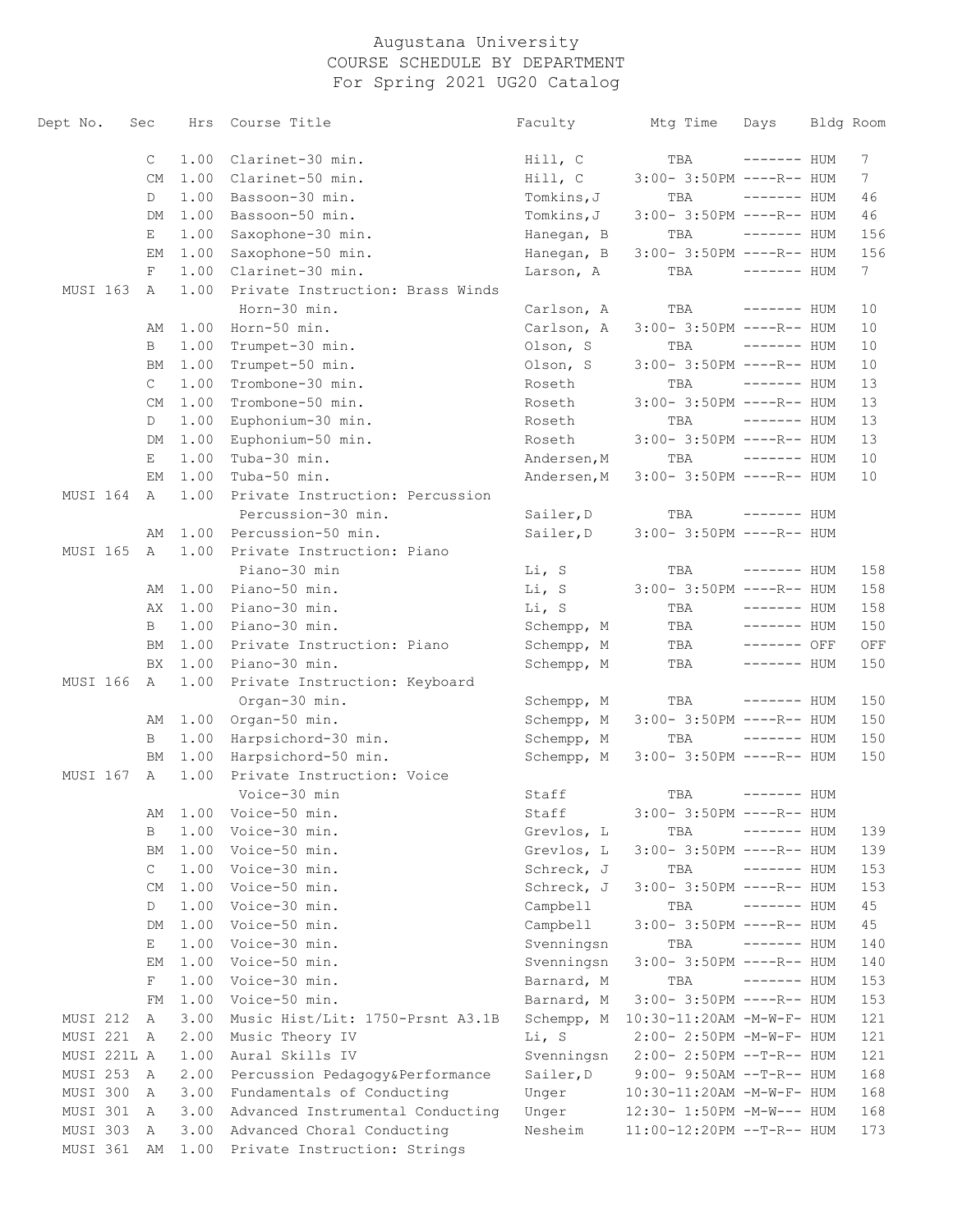| Dept No. | Sec       |      | Hrs Course Title                 | Faculty     | Mtg Time | Days                      | Bldg Room       |
|----------|-----------|------|----------------------------------|-------------|----------|---------------------------|-----------------|
|          |           |      |                                  |             |          |                           |                 |
|          |           |      | Violin-50 min.                   | Modzelewsk  |          | $3:00-3:50PM$ ----R-- HUM | 4               |
|          | AR        | 1.00 | Violin-50 min. (degree recital)  | Modzelewsk  |          | $3:00-3:50PM$ ----R-- HUM | $4\overline{ }$ |
|          | BM        |      | 1.00 Viola-50 min.               | Peters, M   |          | $3:00-3:50PM$ ----R-- HUM | 11              |
|          | BR        | 1.00 | Viola-50 min. (degree recital)   | Peters, M   |          | $3:00-3:50PM$ ----R-- HUM | 11              |
|          | СM        | 1.00 | Violoncello-50 min.              | Erhard      |          | 3:00- 3:50PM ----R-- HUM  | 152             |
|          | CR        | 1.00 | Violoncello-50 min. (degree rec) | Erhard      |          | 3:00- 3:50PM ----R-- HUM  | 152             |
|          | DM        | 1.00 | Bass-50 min.                     | Casey, J    |          | 3:00- 3:50PM ----R-- HUM  | 152             |
|          | DR        | 1.00 | Bass-50 min. (degree recital)    | Casey, J    |          | 3:00- 3:50PM ----R-- HUM  | 152             |
|          | FM        | 1.00 | Harp-50 min.                     | Vorhes, A   |          | $3:00-3:50PM$ ----R-- HUM | 160             |
|          | FR        | 1.00 | Harp-50 min. (degree recital)    | Vorhes, A   |          | $3:00-3:50PM$ ----R-- HUM | 160             |
|          | GM        | 1.00 | Violin-50 min.                   | Lin, YiChun |          | $3:00-3:50PM$ ----R-- HUM | 5               |
|          | GR        | 1.00 | Violin-50 min. (degree recital)  | Lin, YiChun |          | 3:00- 3:50PM ----R-- HUM  | 5               |
| MUSI 362 | AΜ        | 1.00 | Private Instruction: Woodwinds   |             |          |                           |                 |
|          |           |      | Flute-50 min.                    | Masek, P    |          | 3:00- 3:50PM ----R-- HUM  | 157             |
|          | AR        | 1.00 | Flute-50 min. (degree recital)   | Masek, P    |          | 3:00- 3:50PM ----R-- HUM  | 157             |
|          | ВM        | 1.00 | Oboe-50 min.                     | Paul, J     |          | 3:00- 3:50PM ----R-- HUM  | 46              |
|          | BR        | 1.00 | Oboe-50 min. (degree recital)    | Paul, J     |          | 3:00- 3:50PM ----R-- HUM  | 46              |
|          | CM        | 1.00 | Clarinet-50 min.                 | Hill, C     |          | 3:00- 3:50PM ----R-- HUM  | $7\phantom{.0}$ |
|          | CR        | 1.00 | Clarinet-50 min. (degree rec)    | Hill, C     |          | 3:00- 3:50PM ----R-- HUM  | $7\phantom{.}$  |
|          | DM        | 1.00 | Bassoon-50 min.                  | Tomkins,J   |          | $3:00-3:50PM$ ----R-- HUM | 46              |
|          | DR        | 1.00 | Bassoon-50 min. (degree rec)     | Tomkins, J  |          | $3:00-3:50PM$ ----R-- HUM | 46              |
|          | EМ        | 1.00 | Saxophone-50 min.                | Hanegan, B  |          | $3:00-3:50PM$ ----R-- HUM | 156             |
|          | ER        | 1.00 | Saxophone-50 min. (degree rec)   | Hanegan, B  |          | $3:00-3:50PM$ ----R-- HUM | 156             |
| MUSI 363 | AΜ        | 1.00 | Private Instruction: Brass Winds |             |          |                           |                 |
|          |           |      | Horn-50 min.                     | Carlson, A  |          | $3:00-3:50PM$ ----R-- HUM | 10              |
|          | AR        | 1.00 | Horn-50 min. (degree recital)    | Carlson, A  |          | $3:00-3:50PM$ ----R-- HUM | 10              |
|          | ВM        | 1.00 | Trumpet-50 min.                  | Olson, S    |          | 3:00- 3:50PM ----R-- HUM  | 10              |
|          | BR        | 1.00 | Trumpet-50 min. (degree recital) | Olson, S    |          | 3:00- 3:50PM ----R-- HUM  | 10              |
|          | СM        | 1.00 | Trombone-50 min.                 | Roseth      |          | 3:00- 3:50PM ----R-- HUM  | 13              |
|          | CR        | 1.00 | Trombone-50 min. (degree rec)    | Roseth      |          | 3:00- 3:50PM ----R-- HUM  | 13              |
|          | DM        | 1.00 | Euphonium-50 min.                | Roseth      |          | 3:00- 3:50PM ----R-- HUM  | 13              |
|          | DR        | 1.00 | Euphonium-50 min. (degree rec)   | Roseth      |          | $3:00-3:50PM$ ----R-- HUM | 13              |
|          | EМ        | 1.00 | Tuba-50 min.                     | Andersen, M |          | $3:00-3:50PM$ ----R-- HUM | 10              |
|          | ER        | 1.00 | Tuba-50 min. (degree recital)    | Andersen, M |          | $3:00-3:50PM$ ----R-- HUM | 10              |
| MUSI 364 | AM        | 1.00 | Private Instruction: Percussion  |             |          |                           |                 |
|          |           |      | Percussion-50 min.               | Sailer, D   |          | $3:00-3:50PM$ ----R-- HUM |                 |
|          | AR        | 1.00 | Percussion-50 min. (degree rec)  | Sailer, D   |          | $3:00-3:50PM$ ----R-- HUM |                 |
| MUSI 365 | AΜ        | 1.00 | Private Instruction: Piano       |             |          |                           |                 |
|          |           |      | Piano-50 min.                    | Li, S       |          | 3:00- 3:50PM ----R-- HUM  | 158             |
|          | AR        | 1.00 | Piano-50 min. (degree recital)   | Li, S       |          | $3:00-3:50PM$ ----R-- HUM | 158             |
| MUSI 366 | AΜ        | 1.00 | Private Instruction: Keyboard    |             |          |                           |                 |
|          |           |      | Organ-50 min.                    | Schempp, M  |          | 3:00- 3:50PM ----R-- HUM  | 150             |
|          | AR        | 1.00 | Organ-50 min. (degree recital)   | Schempp, M  |          | 3:00- 3:50PM ----R-- HUM  | 150             |
|          | BM        | 1.00 | Harpsichord-50 min.              | Schempp, M  |          | 3:00- 3:50PM ----R-- HUM  | 150             |
|          | <b>BR</b> | 1.00 | Harpsichord-50 min. (degree rec) | Schempp, M  | TBA      | -------                   |                 |
| MUSI 367 | AΜ        | 1.00 | Private Instruction: Voice       |             |          |                           |                 |
|          |           |      | Voice-50 min.                    | Staff       |          | $3:00-3:50PM$ ----R-- HUM |                 |
|          | ВM        |      | 1.00 Voice-50 min.               | Grevlos, L  |          | $3:00-3:50PM$ ----R-- HUM | 139             |
|          | BR        | 1.00 | Voice-50 min. (degree recital)   | Grevlos, L  |          | $3:00-3:50PM$ ----R-- HUM | 139             |
|          | СM        |      | 1.00 Voice-50 min.               | Schreck, J  |          | $3:00-3:50PM$ ----R-- HUM | 153             |
|          | CR        | 1.00 | Voice-50 min. (degree recital)   | Schreck, J  |          | $3:00-3:50PM$ ----R-- HUM | 153             |
|          | DM        |      | 1.00 Voice-50 min.               | Campbell    |          | $3:00-3:50PM$ ----R-- HUM | 45              |
|          | DR        | 1.00 | Voice-50 min. (degree recital)   | Campbell    |          | $3:00-3:50PM$ ----R-- HUM | 45              |
|          | EМ        |      | 1.00 Voice-50 min.               | Svenningsn  |          | $3:00-3:50PM$ ----R-- HUM | 140             |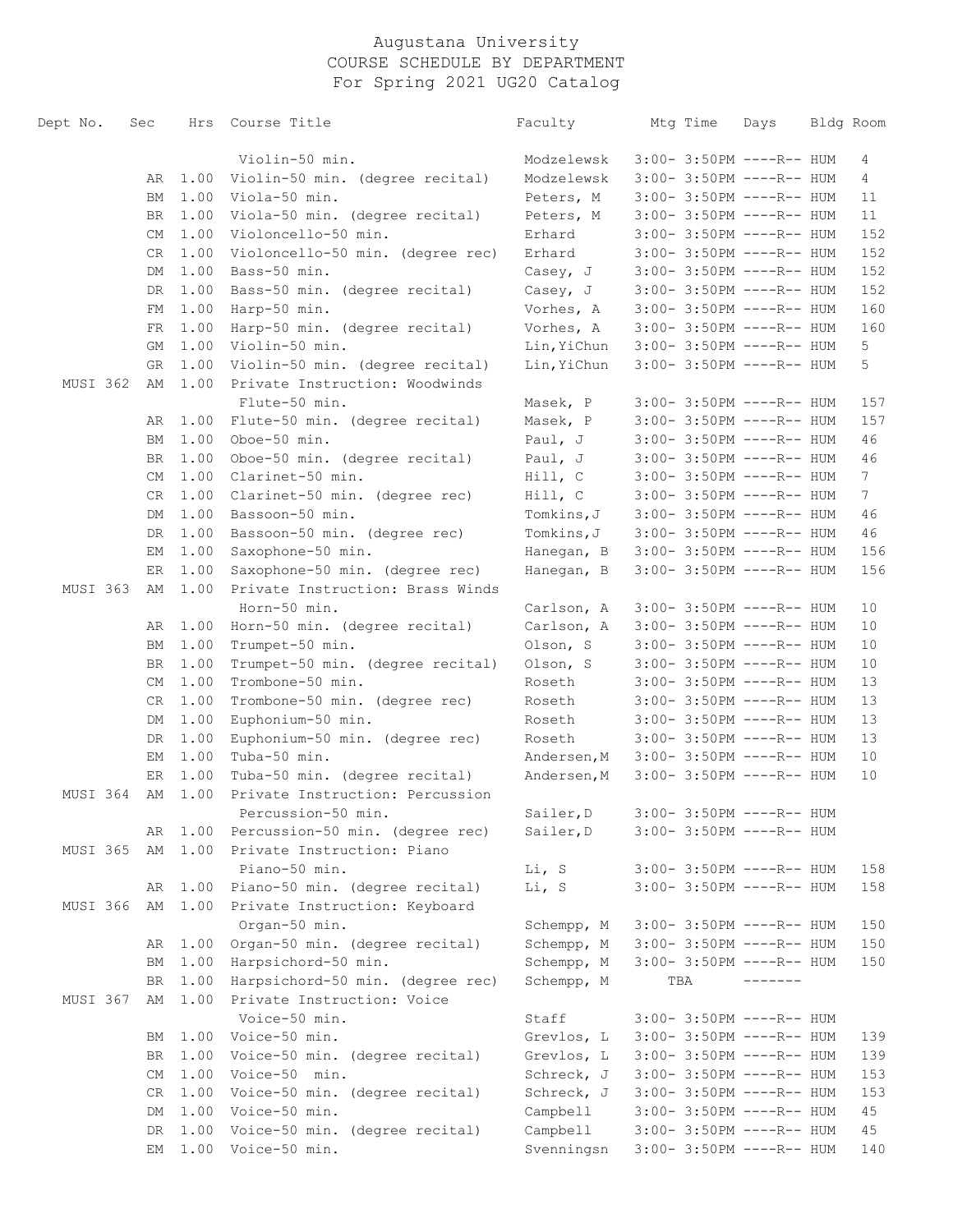| Dept No.                | Sec         | Hrs          | Course Title                                    | Faculty                  | Mtg Time                                             | Days        | Bldg Room          |
|-------------------------|-------------|--------------|-------------------------------------------------|--------------------------|------------------------------------------------------|-------------|--------------------|
|                         | ER<br>FM    | 1.00<br>1.00 | Voice-50 min. (degree recital)<br>Voice-50 min. | Svenningsn<br>Barnard, M | 3:00- 3:50PM ----R-- HUM<br>3:00- 3:50PM ----R-- HUM |             | 140<br>153         |
|                         | FR.         | 1.00         | Voice-50 min. (degree recital)                  | Barnard, M               | TBA                                                  |             |                    |
| MUSI 399                | A           | 4.00         | Independent Study                               | Schempp, M               | TBA                                                  | ------- OFF | OFF                |
| Native American Studies |             |              |                                                 |                          |                                                      |             |                    |
| NAST 320                | A           | 3.00         | Native American Social Sys<br>(NW)              | Bunger                   | $6:00-9:00PM -M----- MC$                             |             | 201                |
|                         | B           | 3.00         | Native American Social Sys<br>(NW)              | Bunger                   | $6:00-9:00PM --T---MC$                               |             | 201                |
| Nursing                 |             |              |                                                 |                          |                                                      |             |                    |
| NURS 000                | А           | 0.00         | Comprehens Standrdzd Test Passed                | White, L                 | TBA                                                  | ------- OFF | OFF                |
| <b>NURS 228</b>         | A           | 3.00         | Pathophysiology                                 | Larson, V                | 8:10- 9:00AM -M-W-F- FSC                             |             | 272                |
|                         | B           | 3.00         | Pathophysiology                                 | Larson, V                | $9:20-10:10AM$ -M-W-F- FSC                           |             | 272                |
| NURS 340                | A           | 4.00         | Adult Health Nursing I                          | Nelson, Mry              | 11:40-12:30PM -M-W--- FSC                            |             | 272                |
|                         |             |              |                                                 | Serfling                 |                                                      |             |                    |
|                         |             |              |                                                 | Karel, B                 | $11:40-12:30PM$ -----F- FSC                          |             | 272                |
|                         | В           | 4.00         | Adult Health Nursing I                          | Nelson, Mry<br>Serfling  | 12:50- 1:40PM -M-W--- FSC                            |             | 272                |
|                         |             |              |                                                 | Karel, B                 | 12:50- 1:40PM -----F- FSC                            |             | 272                |
|                         | C           | 4.00         | Adult Health Nursing I                          | Nelson, Mry<br>Serfling  | 2:00- 2:50PM -M-W--- FSC                             |             | 272                |
|                         |             |              |                                                 | Karel, B                 | 2:00- 2:50PM -----F- FSC                             |             | 272                |
| NURS 340X XA            |             | 0.00         | Adult Health Nursing I Clinical                 | Keegan                   | 6:00- 3:00PM --T---- OFF                             |             | OFF                |
|                         | XВ          | 0.00         | Adult Health Nursing I Clinical                 | Reints                   | 6:00- 3:00PM --T---- OFF                             |             | $\mathop{\rm OFF}$ |
|                         | XC          | 0.00         | Adult Health Nursing I Clinical                 | Heupel                   | 6:00- 3:00PM --T---- OFF                             |             | $\mathop{\rm OFF}$ |
|                         | XD          | 0.00         | Adult Health Nursing I Clinical                 | Szymonski                | 6:00- 3:00PM --T---- OFF                             |             | OFF                |
|                         | ΧE          | 0.00         | Adult Health Nursing I Clinical                 | Schulte, A               | 6:00- 3:00PM --T---- OFF                             |             | OFF                |
|                         | XF          | 0.00         | Adult Health Nursing I Clinical                 | Hogan                    | 6:00- 3:00PM --T---- OFF                             |             | $\mathop{\rm OFF}$ |
|                         | ХG          | 0.00         | Adult Health Nursing I Clinical                 | Petersen, K              | 6:00- 3:00PM ----R-- OFF                             |             | $\mathop{\rm OFF}$ |
|                         | ΧH          | 0.00         | Adult Health Nursing I Clinical                 | Rivere, B                | 6:00- 3:00PM ----R-- OFF                             |             | OFF                |
|                         | ΧJ          | 0.00         | Adult Health Nursing I Clinical                 | Nelson, M                | 6:00- 3:00PM ----R-- OFF                             |             | $\mathop{\rm OFF}$ |
|                         | XK          | 0.00         | Adult Health Nursing I Clinical                 | Aesoph                   | 6:00- 3:00PM ----R-- OFF                             |             | $\mathop{\rm OFF}$ |
|                         | ΧL          | 0.00         | Adult Health Nursing I Clinical                 | Smahel                   | 6:00- 3:00PM ----R-- OFF                             |             | OFF                |
| <b>NURS 352</b>         | $\mathbb A$ | 3.00         | Child Health Nursing                            | Barthle                  | 8:10- 9:00AM -M-W--- FSC                             |             | 268                |
|                         | B           | 3.00         | Child Health Nursing                            | Barthle                  | $9:20-10:10AM$ -M-W--- FSC                           |             | 268                |
| NURS 352X XA            |             | 0.00         | Child Health Nursing Clinical                   | Lam, J                   | 6:00- 3:00PM --T---- OFF                             |             | $\mathop{\rm OFF}$ |
|                         | ΧB          | 0.00         | Child Health Nursing Clinical                   | Lam, J                   | 6:00- 3:00PM --T---- OFF                             |             | $\mathop{\rm OFF}$ |
|                         | XC          | 0.00         | Child Health Nursing Clinical                   | Bachtell, A              | 6:00- 3:00PM --T---- OFF                             |             | $\mathop{\rm OFF}$ |
|                         | XD          | 0.00         | Child Health Nursing Clinical                   | Bachtell, A              | 6:00- 3:00PM --T---- OFF                             |             | $\mathop{\rm OFF}$ |
|                         | XE          | 0.00         | Child Health Nursing Clinical                   | Minnich                  | 6:00- 3:00PM ----R-- OFF                             |             | OFF                |
|                         | ΧF          | 0.00         | Child Health Nursing Clinical                   | Bresee, J                | 6:00- 3:00PM ----R-- OFF                             |             | OFF                |
|                         | XG          | 0.00         | Child Health Nursing Clinical                   | Haak, A                  | 6:00- 3:00PM ----R-- OFF                             |             | OFF                |
|                         | XH          | 0.00         | Child Health Nursing Clinical                   | Haak, A                  | 6:00- 3:00PM ----R-- OFF                             |             | $\mathop{\rm OFF}$ |
| NURS 388                | Α           | 2.00         | Epidemiology Public Hlth Practc                 | Aukerman                 | 8:10- 9:00AM -M-W--- FSC                             |             | 114                |
|                         | B           | 2.00         | Epidemiology Public Hlth Practc                 | Aukerman                 | 10:30-11:20AM -M-W--- MC                             |             | 201                |
| NURS 410                | Α           | 3.00         | Maternal & Reproductive Hlth Nur                | Gierach                  | 11:40-12:30PM -M-W--- FSC                            |             | 376                |
|                         | B           | 3.00         | Maternal & Reproductive Hlth Nur                | Gierach                  | 12:50- 1:40PM -M-W--- FSC                            |             | 376                |
| NURS 410X XA            |             | 0.00         | Mat & Reprod Hlth Nurs Clinical                 | Aldren                   | 6:30- 2:30PM --T---- OFF                             |             | OFF                |
|                         | XВ          | 0.00         | Mat & Reprod Hlth Nurs Clinical                 | Hagen                    | 6:30- 2:30PM --T---- OFF                             |             | OFF                |
|                         | XC          | 0.00         | Mat & Reprod Hlth Nurs Clinical                 | Otkin                    | 6:30- 2:30PM --T---- OFF                             |             | OFF                |
|                         | XD          | 0.00         | Mat & Reprod Hlth Nurs Clinical                 | Aldren                   | 6:30- 2:30PM --T---- OFF                             |             | OFF                |
|                         | XE          | 0.00         | Mat & Reprod Hlth Nurs Clinical                 | Otkin                    | 6:30- 2:30PM --T---- OFF                             |             | $\mathop{\rm OFF}$ |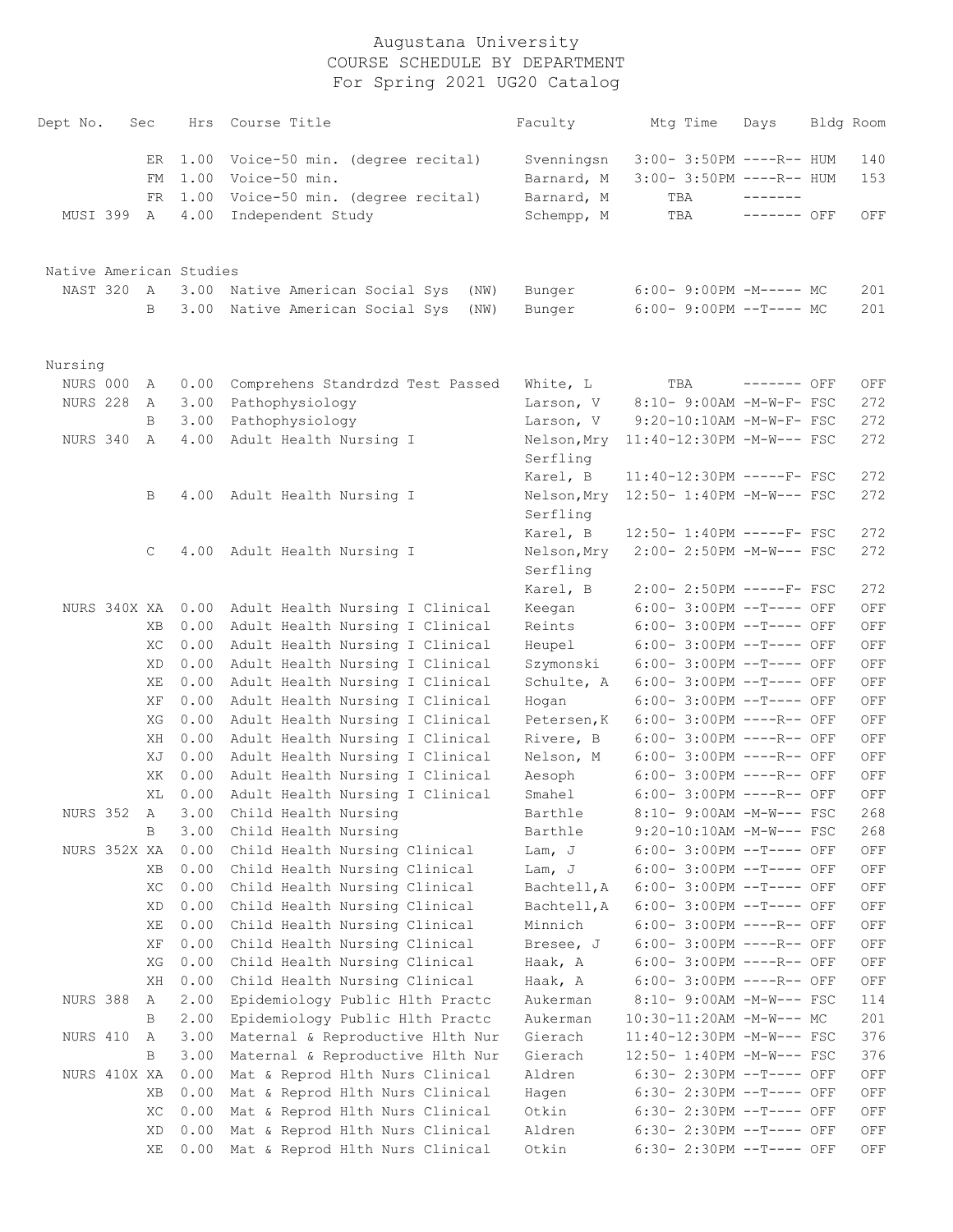| Dept No.           | Sec          | Hrs        | Course Title                     | Faculty                                    | Mtg Time                             | Days          | Bldg Room |      |
|--------------------|--------------|------------|----------------------------------|--------------------------------------------|--------------------------------------|---------------|-----------|------|
|                    | ΧF           | 0.00       | Mat & Reprod Hlth Nurs Clinical  | Jacobsen, H                                | 6:30- 2:30PM ----R-- OFF             |               |           | OFF  |
|                    | XG           | 0.00       | Mat & Reprod Hlth Nurs Clinical  | Linton                                     | 6:30- 2:30PM ----R-- OFF             |               |           | OFF  |
|                    | XH           | 0.00       | Mat & Reprod Hlth Nurs Clinical  | Jacobsen, H                                | 6:30- 2:30PM ----R-- OFF             |               |           | OFF  |
|                    | ΧI           | 0.00       | Mat & Reprod Hlth Nurs Clinical  | Linton                                     | 6:30- 2:30PM ----R-- OFF             |               |           | OFF  |
| NURS 420           | A            | 5.00       | Behavioral Health Nursing        | Abbott, K<br>Serfling                      | 9:20-10:10AM -M-W-F- FSC             |               |           | 270  |
|                    | B            | 5.00       | Behavioral Health Nursing        | Abbott, K<br>Serfling                      | 10:30-11:20AM -M-W-F- FSC            |               |           | 272  |
| NURS 420X XA       |              | 0.00       | Behav Health Nursing Clinical    | Anderson, K<br>Kalda                       | 6:40- 3:40PM ----R-- OFF             |               |           | OFF  |
|                    | XВ           | 0.00       | Behav Health Nursing Clinical    | Kalda                                      | $6:40-3:40PM$ ----R-- OFF            |               |           | OFF  |
|                    | XC           | 0.00       | Behav Health Nursing Clinical    | Anderson, K                                | 6:40- 3:40PM ----R-- OFF             |               |           | OFF  |
|                    | XD           | 0.00       | Behav Health Nursing Clinical    | Raether                                    | $6:40-3:40PM$ ----R-- OFF            |               |           | OFF  |
| NURS 430           | Α            | 5.00       | Community Health Nursing         | Waltman, P                                 | 11:40-12:30PM -M-W-F- FSC            |               |           | 270  |
|                    | B            | 5.00       | Community Health Nursing         |                                            | Waltman, P 12:50- 1:40PM -M-W-F- FSC |               |           | 270  |
| NURS 430X XA       |              | 0.00       | Comm Health Nursing Clinical     | Gronseth                                   | 7:00- 4:00PM --T---- OFF             |               |           | OFF  |
|                    | <b>XB</b>    | 0.00       | Comm Health Nursing Clinical     | Gronseth                                   | 6:00- 3:00PM --T---- OFF             |               |           | OFF  |
|                    | XC           | 0.00       | Comm Health Nursing Clinical     | Gronseth                                   | 7:00- 4:00PM --T---- OFF             |               |           | OFF  |
|                    | XD           | 0.00       | Comm Health Nursing Clinical     | Hatch                                      | 7:00- 4:00PM ----R-- OFF             |               |           | OFF  |
|                    | ΧE           | 0.00       | Comm Health Nursing Clinical     | Hatch                                      | 7:00- 4:00PM ----R-- OFF             |               |           | OFF  |
| <b>NURS 468</b>    | $\mathbb A$  | 1.00       | NCLEX Review                     | Nelson, Mry                                | 8:10- 9:00AM -----F- FSC             |               |           | 270  |
|                    | B            | 1.00       | NCLEX Review                     | Nelson, Mry                                | $9:20-10:10AM$ -----F- FSC           |               |           | 268  |
| NURS 470           | Α            | 1.00       | Nursing Care of Aging Population | Larson, V                                  | 2:00- 2:50PM -----F- FSC             |               |           | 270  |
| <b>NURS 499</b>    | $\mathbb{A}$ | 2.00       | Independent Study                |                                            |                                      |               |           |      |
|                    |              |            | Quality & Safety in Healthcare   | Nelson, Mry                                | TBA                                  | ------- OFF   |           | ONLN |
| Physical Education |              |            |                                  |                                            |                                      |               |           |      |
| PE 095             | Α            | 1.00       | Intercollegiate Athletics        |                                            |                                      |               |           |      |
|                    |              |            | Baseball                         | Huber, T                                   | TBA                                  | $------$ ELMN |           |      |
|                    | B            | 1.00       | Basketball (Men)                 | Billeter                                   | TBA                                  | $------$ ELMN |           |      |
|                    | C            | 1.00       | Basketball (Women)               | Krauth, D                                  | TBA                                  | $------$ ELMN |           |      |
|                    | D            | 1.00       | Softball                         | VanSchepen                                 | TBA                                  | $------$ ELMN |           |      |
|                    | Ε            | 1.00       | Tennis (Men)                     | Assmus, S                                  | TBA                                  | $------$ ELMN |           |      |
|                    | $\mathbf F$  | 1.00       | Tennis (Women)                   | Assmus, S                                  | TBA                                  | $------$ ELMN |           |      |
|                    | G            | 1.00       | Track (Men)                      | Hellman, T                                 | TBA                                  | $------$ ELMN |           |      |
|                    | H            | 1.00       | Track (Women)                    | Hellman, T                                 | TBA                                  | $------$ ELMN |           |      |
|                    | I.           | 1.00       | Wrestling                        | Reitmeier                                  | TBA                                  | $------$ ELMN |           |      |
|                    | J            | 0.00       | Cheer Team                       | Assmus, S                                  | TBA                                  | $------$ ELMN |           |      |
|                    | $\sim$       | $\sim$ 0.0 | $\sim$ $\sim$                    | <b>Contract Contract Contract Contract</b> | $m = n$                              |               | $- -$     |      |

|        | J            | 0.00 | Cheer Team            |       | Assmus, S   | TBA                          |          | <b>ELMN</b> |     |
|--------|--------------|------|-----------------------|-------|-------------|------------------------------|----------|-------------|-----|
|        | K            | 1.00 | Golf                  |       | Assmus, S   | TBA                          | -------- | ELMN        |     |
|        | М            | 1.00 | Swimming              |       | Micko       | TBA                          |          | <b>ELMN</b> |     |
|        | Ν            | 1.00 | Football              |       | Olszewski   | TBA                          |          | ELMN        |     |
|        | $\Omega$     | 1.00 | Soccer                |       | Barkus, B   | TBA                          | ----     | ELMN        |     |
|        | $\mathsf{P}$ | 1.00 | Volleyball            |       | Jacobs, Jen | TBA                          |          | <b>ELMN</b> |     |
| PE 102 | Α            | 1.00 | Bicycling             | (WB1) | Schrenk     | 12:50- 2:40PM -M-W--- ELMN   |          |             | 105 |
| PE 103 | $\mathsf{A}$ | 1.00 | Boot Camp Fitness     | (WB1) | King, C     | 12:30- 1:30PM --T-R-- ELMN   |          |             | 105 |
| PE 107 | Α            | 1.00 | Fitness Swimming      | (WB1) | Micko       | $9:20-10:10AM - M-W---$ ELMN |          |             | 106 |
| PE 115 | $\mathsf{A}$ | 1.00 | Physical Conditioning | (WB1) | Sipple, M   | 12:00-12:50PM -M-W--- ELMN   |          |             | 105 |
|        | S.           | 1.00 | Physical Conditioning | (WB1) | Sipple, M   | TBA                          | -------  | OFF         | OFF |
| PE 119 | Α            | 1.00 | Walking and Hiking    | (WB1) | Scholten, K | $1:00-2:40PM -T-R--ELMN$     |          |             | 105 |
| PE 120 | Α            | 1.00 | Weight Training       | (WB1) | Nissen      | $9:00 - 9:50AM -T-R--ELMN$   |          |             | 233 |
|        | B            | 1.00 | Weight Training       | (WB1) | Bacoulis    | 12:50- 1:40PM -M-W--- ELMN   |          |             | 233 |
|        | S            | 1.00 | Weight Training       | (WB1) | Bacoulis    | TBA                          | -------  | OFF         | OFF |
| PE 230 | Α            | 1.00 | First Aid & CPR       |       | Fox, B      | 11:40-12:20PM -M-W-F- ELMN   |          |             | 230 |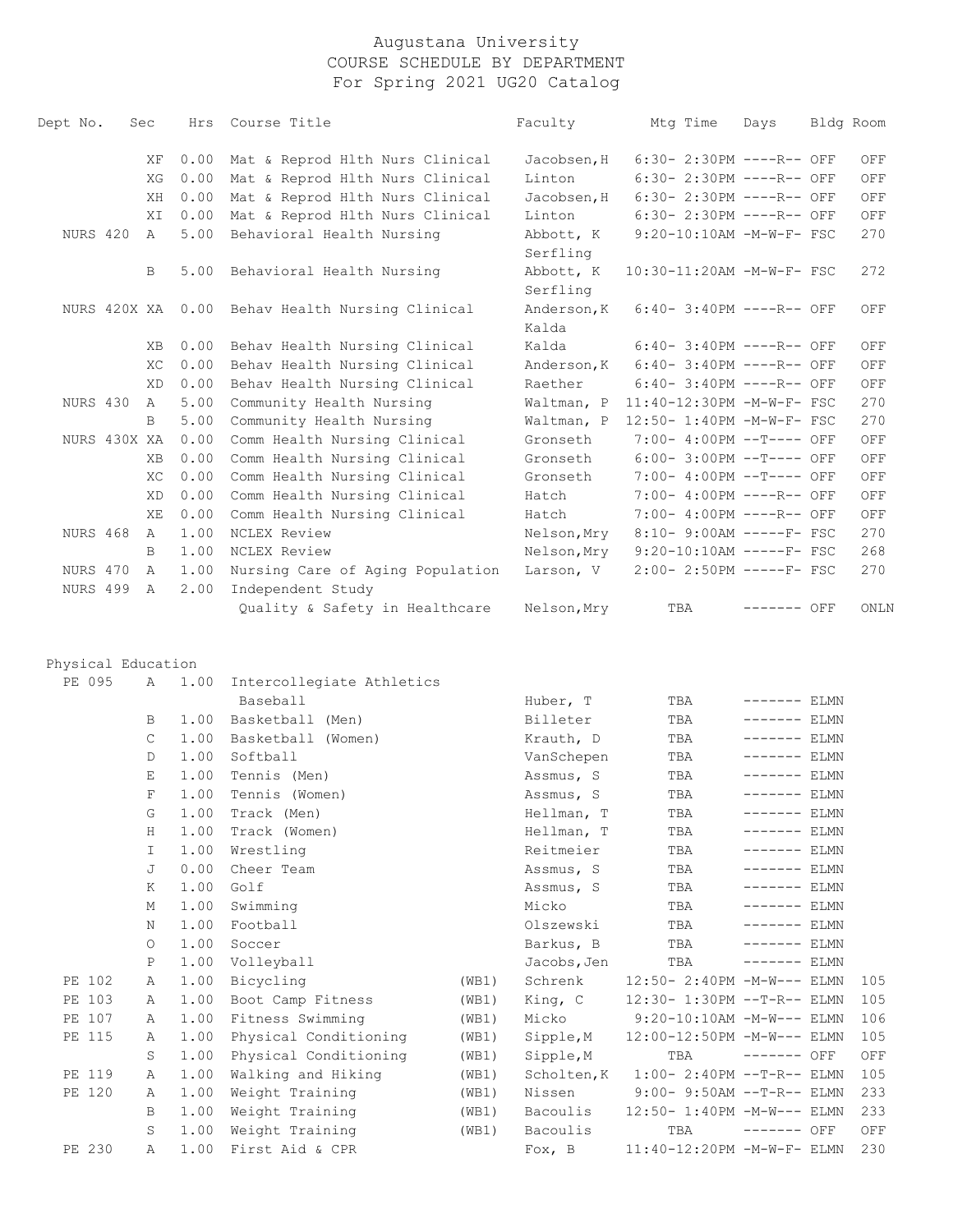| Dept No.               | Sec          |               | Hrs Course Title                                                           | Faculty              | Mtq Time                             | Days          | Bldg Room |
|------------------------|--------------|---------------|----------------------------------------------------------------------------|----------------------|--------------------------------------|---------------|-----------|
|                        |              |               |                                                                            | Gillette             |                                      |               |           |
|                        | B            | 1.00          | First Aid & CPR                                                            | Gillette             | 11:40-12:20PM -M-W-F- ELMN           |               | 230       |
| PE 238                 | Α            | 2.00          | Theory of Coaching Soccer                                                  | Spader               | 2:00- 2:50PM -M-W--- ELMN            |               | 230       |
| PE 265                 | Α            | 1.00          | Health, PE & Movement in Elem Cl                                           | Fiala, R             | $12:00-12:50PM -T-R--ELMN$           |               | 230       |
| PE 270                 | Α            | 1.00          | Aquatics                                                                   | Micko                | 9:20-10:10AM -M-W--- ELMN            |               | 113       |
| PE 280                 | Α            | 3.00          | Prevention & Care of Athl Injuri                                           | Gerry, B             | 10:30-11:20AM -M-W-F- ELMN           |               | 230       |
| PE 297                 | Α            | 1.00          | TOPICS:                                                                    |                      |                                      |               |           |
|                        |              |               | HuntSAFE & Nat'l Archery (NASP)                                            | Nelson, Jsn          | TBA                                  | $------$ ELMN | 105       |
| PE 313                 | Α            | 2.00          | Org & Admin of PE & Athletics                                              | Assmus, S            | $11:00-11:50AM$ --T-R-- ELMN         |               | 230       |
| PE 395                 | Α            | 4.00          | Internship                                                                 |                      |                                      |               |           |
|                        |              |               | Coaching                                                                   | Assmus, S            | TBA                                  | ------- OFF   | OFF       |
|                        | B            | 4.00          | Sport Management Int I                                                     | Assmus, S            | TBA                                  | ------- OFF   | OFF       |
| PE 495                 | Α            | 4.00          | Internship                                                                 |                      |                                      |               |           |
|                        |              |               | Sport Management Int II                                                    | Gardner, S           | TBA                                  | $------$ OFF  | OFF       |
|                        |              |               |                                                                            |                      |                                      |               |           |
| Philosophy<br>PHIL 200 |              |               |                                                                            | Minister             | 12:50- 1:40PM -M-W-F- HUM            |               | 123       |
|                        | A<br>B       | 3.00<br>3.00  | Reason, Faith, Srch Meaning<br>(RT)<br>Reason, Faith, Srch Meaning<br>(RT) | Minister             | 2:00- 2:50PM -M-W-F- HUM             |               | 123       |
| PHIL 210               | A            | 3.00          | Ethical Perspectives<br>$(RT)$ $(E)$                                       | Minister             | 10:30-11:20AM -M-W-F- HUM            |               | 123       |
| PHIL 236               | $\mathbb{A}$ | 3.00          | Hist& Philosophy Science (WT) (W)                                          | Swanstrom            | 8:30- 9:50AM --T-R-- HUM             |               | 123       |
| PHIL 241               | A            | 3.00          | Theol & Phil in Dialog<br>(RT)                                             | O'Hara, D            | 9:20-10:10AM -M-W-F- HUM             |               | 302       |
| PHIL 297               | A            | 3.00          | TOPICS:                                                                    |                      |                                      |               |           |
|                        |              |               | Forgiveness & Reconciation                                                 | Vicens<br>Golemboski | 9:20-10:10AM -M-W-F- OFF             |               | ONLN      |
| PHIL 306 A             |              | 3.00          | Philosophy of Mind                                                         | Vicens               | $1:00-2:20PM -T-R--OFF$              |               | ONLN      |
| PHIL 332 A             |              | 3.00          | Seminar                                                                    |                      |                                      |               |           |
|                        |              |               | Oceans, Ethics and Sustainability O'Hara, D 12:50-1:40PM -M-W-F- HUM       |                      |                                      |               | 201       |
| Physics                |              |               |                                                                            |                      |                                      |               |           |
| PHYS 120               | A            | 3.00          | Atoms To Stars: Hist of Sci<br>(WT)                                        | Wells, E             | 11:00-12:20PM --T-R-- FSC            |               | 376       |
| PHYS 202 A             |              | 4.00          | Physics Life Science II                                                    |                      | Engebretsn 12:50- 1:40PM -M-W-F- FSC |               | 113B      |
|                        |              |               |                                                                            | Engebretsn           | 8:00- 9:50AM --T---- FSC             |               | 353       |
|                        |              | Lecture & Lab |                                                                            |                      |                                      |               |           |
|                        |              |               | B 4.00 Physics Life Science II                                             |                      | Engebretsn 12:50- 1:40PM -M-W-F- FSC |               | 113B      |
|                        |              |               |                                                                            | Engebretsn           | 11:00-12:50PM --T---- FSC            |               | 353       |
| PHYS 221 A             |              |               | 4.00 General Physics I<br>(NS)                                             | Engebretsn           | 10:30-11:20AM -M-W-F- FSC            |               | 374       |
|                        |              |               |                                                                            | Engebretsn           | 11:00-12:50PM ----R-- FSC            |               | 353       |
|                        |              | Lecture & Lab |                                                                            |                      |                                      |               |           |
|                        |              |               | PHYS 222 A 4.00 General Physics II                                         | Wells, E             | 12:50- 1:40PM -M-W-F- FSC            |               | 374       |
|                        |              |               |                                                                            | Wells, E             | 8:00- 9:50AM ----R-- FSC             |               | 353       |
|                        |              | Lecture & Lab |                                                                            |                      |                                      |               |           |
| PHYS 351 A             |              | 3.00          | Statistical Phys/Thermodynamics                                            | Grau, N              | 2:00- 2:50PM -M-W-F- FSC             |               | 116       |
| PHYS 370               | A            | 1.00          | Modern Physics Lab                                                         | Grau, N              | $9:00-11:50AM$ --T---- FSC           |               | 356       |
|                        | B            |               | 1.00 Modern Physics Lab                                                    | Grau, N              | $9:00-11:50AM$ ----R-- FSC           |               | 356       |
| PHYS 371 A             |              |               | 3.00 Modern Physics I                                                      | Grau, N              | 9:20-10:10AM -M-W-F- FSC             |               | 371       |
| PHYS 381 A             |              | 3.00          | Advanced Laboratory<br>(W)                                                 | Engebretsn           | $1:00-4:50PM --T---FSC$              |               | 356       |
|                        |              |               |                                                                            | Grau, N              |                                      |               |           |
|                        |              |               |                                                                            | Wells, E             |                                      |               |           |
|                        |              |               |                                                                            | Engebretsn           | $2:00-4:50PM$ ----R-- FSC            |               | 356       |
| PHYS 391 A             |              | 3.00          | Senior Thesis                                                              | Grau, N              | TBA                                  | ------- OFF   | OFF       |
|                        |              |               |                                                                            |                      |                                      |               |           |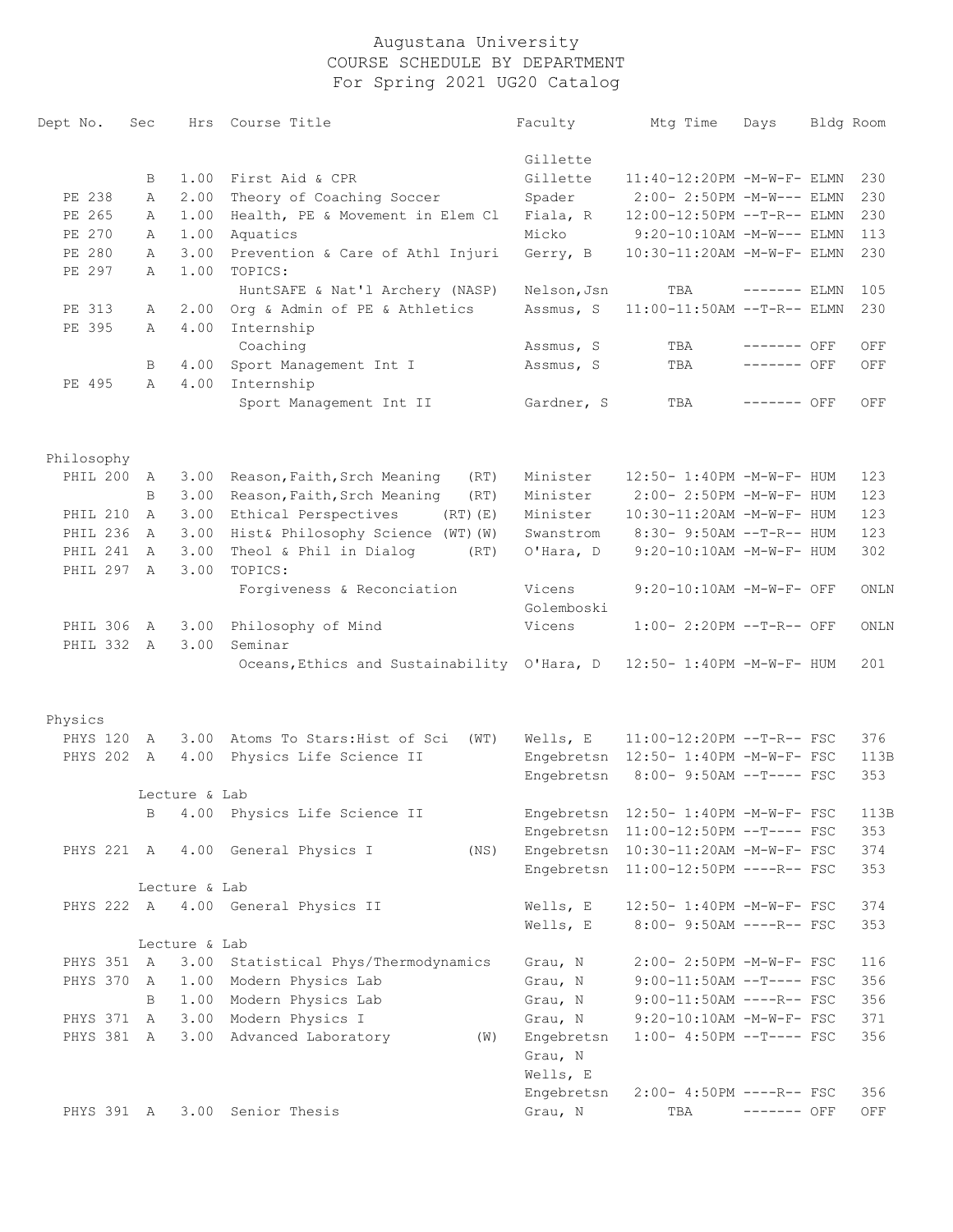| Dept No.        | Sec          | Hrs  | Course Title                                           |              | Faculty                   | Mtg Time                                              | Days         | Bldg Room |      |
|-----------------|--------------|------|--------------------------------------------------------|--------------|---------------------------|-------------------------------------------------------|--------------|-----------|------|
| Psychology      |              |      |                                                        |              |                           |                                                       |              |           |      |
| <b>PSYC 115</b> | A            | 3.00 | General Psychology                                     | (SS)         | Zell, A                   | 9:20-10:10AM -M-W-F- MC                               |              |           | 264  |
|                 | B            | 3.00 | General Psychology                                     | (SS)         | Zell, A                   | 10:30-11:20AM -M-W-F- MC                              |              |           | 264  |
| PSYC 210        | Α            | 3.00 | Life-Span Human Development (WB)                       |              | Lima, O                   | TBA                                                   | ------- OFF  |           | ONLN |
|                 | B            | 3.00 | Life-Span Human Development (WB)                       |              | Lima, 0                   | TBA                                                   | ------- OFF  |           | ONLN |
|                 | $\mathsf{C}$ | 3.00 | Life-Span Human Development (WB)                       |              | Jeppsen                   | 8:30- 9:50AM --T-R-- FSC                              |              |           | 114  |
| PSYC 240        | Α            | 3.00 | Cognitive Psychology                                   |              | Babcock, E                | 6:30- 7:50PM -M-W--- OFF                              |              |           | ONLN |
| <b>PSYC 250</b> | Α            | 3.00 | Social Psychology                                      |              | Zell, A                   | 12:50- 1:40PM -M-W-F- OFF                             |              |           | ONLN |
| <b>PSYC 260</b> | Α            | 4.00 | Behavioral Neuroscience (SI)                           |              | Kloth                     | 8:00- 9:50AM --T-R-- FSC                              |              |           | 370  |
| PSYC 270        | A            | 4.00 | Statistics                                             |              | Sorenson, D               | 12:50- 1:40PM -M-W-F- OFF                             |              |           | ONLN |
|                 | B            | 4.00 | Statistics                                             |              | Sorenson, D               | 2:00- 2:50PM -M-W-F- OFF                              |              |           | ONLN |
| PSYC 270L A     |              | 0.00 | PSYC 270: Lab                                          |              | Sorenson, D               | 7:00- 7:50PM ---W--- OFF                              |              |           | ONLN |
| <b>PSYC 271</b> | $\mathbb{A}$ | 4.00 | Research Methods                                       | (W)          | Babcock, E                | 11:40-12:30PM -M-WRF- OFF                             |              |           | ONLN |
|                 | B            | 4.00 | Research Methods                                       | (W)          | Babcock, E                | TBA                                                   | $------$ OFF |           | ONLN |
| <b>PSYC 310</b> | Α            | 4.00 | Child Psychology                                       |              | Lima, 0                   | 2:00- 2:50PM -M-W-F- OFF                              |              |           | ONLN |
| <b>PSYC 335</b> | Α            | 3.00 | Helping Skills                                         |              | Jeppsen                   | 1:00- 2:20PM --T-R-- FSC                              |              |           | 376  |
| PSYC 350        | Α            | 4.00 | Soc Sci Research Methods                               | (W)          | Vercel, K                 | 11:40-12:30PM -M-W-F- MC                              |              |           | 102  |
| <b>PSYC 391</b> | A            | 4.00 | Practicum                                              |              | Jeppsen                   | TBA                                                   | ------- OFF  |           | ONLN |
| PSYC 393        | A            | 3.00 | Directed Research I                                    |              | Babcock, E                | TBA                                                   | ------- OFF  |           | OFF  |
| <b>PSYC 394</b> | A            | 3.00 | Directed Research II                                   |              | Babcock, E                | TBA                                                   | ------- OFF  |           | OFF  |
| Religion        |              |      |                                                        |              |                           |                                                       |              |           |      |
| RELI 110        | А            | 3.00 | Exploring Christian Faith                              | (CT)         |                           | TBA                                                   | ------- OFF  |           | ONLN |
|                 |              | 3.00 |                                                        |              | Bowman, R                 |                                                       |              |           | 101  |
|                 | B<br>C       | 3.00 | Exploring Christian Faith<br>Exploring Christian Faith | (CT)<br>(CT) | Swanson, R<br>Pederson, A | 8:10- 9:00AM -M-W-F- CHPL<br>8:30- 9:50AM --T-R-- HUM |              |           | 325  |
|                 |              |      |                                                        |              | Swanson, R                |                                                       |              |           |      |
|                 | D            | 3.00 | Exploring Christian Faith                              | (CT)         | Swanstrom                 | TBA                                                   | ------- OFF  |           | ONLN |
|                 | Ε            | 3.00 | Exploring Christian Faith                              | (CT)         | Swanstrom                 | TBA                                                   | ------- OFF  |           | ONLN |
|                 | F            | 3.00 | Exploring Christian Faith                              | (CT)         | Swanson, R                | 10:30-11:20AM -M-W-F- CHPL                            |              |           | 101  |
|                 | G            | 3.00 | Exploring Christian Faith                              | (CT)         | Bowman, R                 | TBA                                                   | $------$ OFF |           | ONLN |
| RELI 200        | A            | 3.00 | Reason, Faith, Srch Meaning                            | (RT)         | Minister                  | 12:50- 1:40PM -M-W-F- HUM                             |              |           | 123  |
|                 | B            | 3.00 | Reason, Faith, Srch Meaning                            | (RT)         | Minister                  | 2:00- 2:50PM -M-W-F- HUM                              |              |           | 123  |
| RELI 210        | A            | 3.00 | Ethical Perspectives                                   | $(RT)$ $(E)$ | Minister                  | 10:30-11:20AM -M-W-F- HUM                             |              |           | 123  |
| RELI 218        | Α            | 3.00 | Hope and the Future                                    | $(RT)$ $(E)$ | Swanson, R                | 9:20-10:10AM -M-W-F- CHPL                             |              |           | 101  |
|                 |              | 3.00 |                                                        | $(RT)$ $(E)$ |                           | Pederson, A 11:00-12:20PM --T-R-- HUM                 |              |           | 123  |
| RELI 219        | A            |      | God, Suffering, & Evil                                 |              | O'Hara, D                 |                                                       |              |           |      |
| RELI 241 A      |              | 3.00 | Theology & Philos in Dialog (RT)                       |              | O'Hara, D                 | $9:20-10:10AM - M-W-F- HUM$                           |              |           | 302  |
| RELI 400 A      |              |      | 3.00 Senior Thesis                                     |              | Pederson, A<br>Swanstrom  | TBA                                                   | ------- OFF  |           | OFF  |
| Sociology       |              |      |                                                        |              |                           |                                                       |              |           |      |
| SOCI 110 A      |              | 3.00 | Contemporary Society                                   | (SS)         | Vercel, K                 | $9:20-10:10AM$ -M-W-F- MC                             |              |           | 201  |
|                 | B            | 3.00 | Contemporary Society                                   | (SS)         | $Ly$ , C                  | 2:30- 3:50PM --T-R-- OFF                              |              |           | ONLN |
| SOCI 210        | A            | 3.00 | Sociology of Families                                  | (SS)         | Vercel, K                 | 8:30- 9:50AM --T-R-- FSC                              |              |           | 376  |
| SOCI 250        | A            | 3.00 | Delinquency and Crime                                  |              | Swart, W                  | 8:10- 9:00AM -M-W-F- OFF                              |              |           | ONLN |
| SOCI 260        | A            | 3.00 | Gender, Sex and Sexuality                              |              | $Ly$ , C                  | 11:00-12:20PM --T-R-- OFF                             |              |           | ONLN |
| SOCI 320        | A            | 3.00 | Native American Social Sys                             | (NW)         | Bunger                    | $6:00-9:00PM -M--- MC$                                |              |           | 201  |
|                 | В            | 3.00 | Native American Social Sys                             | (NW)         | Bunger                    | $6:00-9:00PM$ --T---- MC                              |              |           | 201  |
| SOCI 340        | A            | 4.00 | Social Inequality                                      |              | $Ly$ , C                  | 1:00- 2:20PM --T-R-- OFF                              |              |           | ONLN |
| SOCI 350        | A            | 4.00 | Soc Sci Research Methods                               | (W)          | Vercel, K                 | 11:40-12:30PM -M-W-F- MC                              |              |           | 102  |
| SOCI 395 A      |              | 4.00 | Internship                                             |              | Staff                     | TBA                                                   | ------- OFF  |           | OFF  |
|                 |              |      |                                                        |              |                           |                                                       |              |           |      |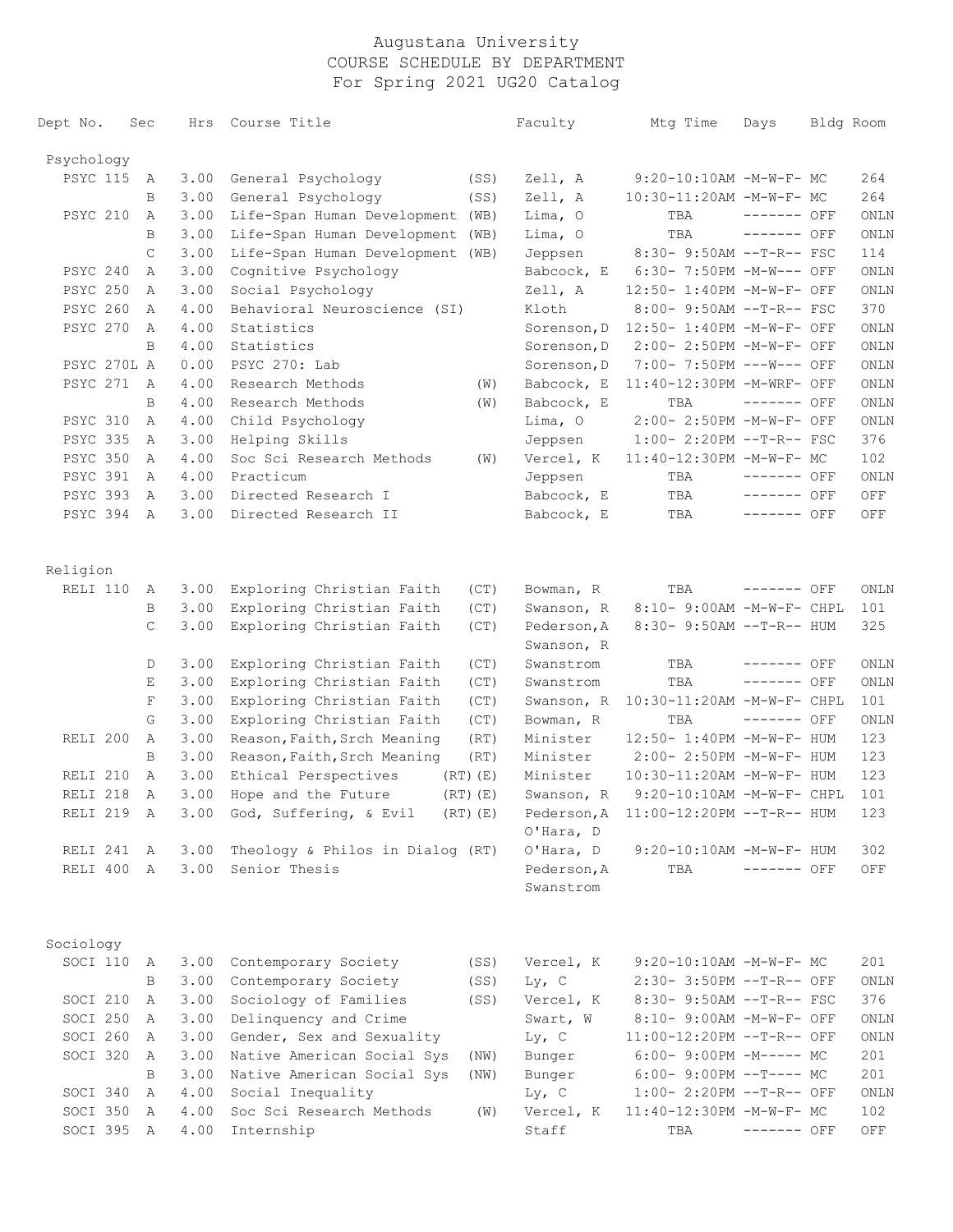| Dept No.          | Sec            | Hrs     | Course Title                     |       | Faculty     | Mtg Time                             | Days         | Bldg Room |     |
|-------------------|----------------|---------|----------------------------------|-------|-------------|--------------------------------------|--------------|-----------|-----|
| Spanish           |                |         |                                  |       |             |                                      |              |           |     |
| SPAN 111          | A              | 3.00    | Intro to Spanish II              | (L2)  | Cabrera     | 8:10- 9:00AM -M-W-F- HUM             |              |           | 123 |
|                   | B              | 3.00    | Intro to Spanish II              | (L2)  | Rueter      | 9:20-10:10AM -M-W-F- HUM             |              |           | 123 |
|                   | C              | 3.00    | Intro to Spanish II              | (L2)  | Patteson    | 10:30-11:20AM -M-W-F- HUM            |              |           | 102 |
|                   | D              | 3.00    | Intro to Spanish II              | (L2)  | Rueter      | 8:30- 9:50AM --T-R-- HUM             |              |           | 301 |
| SPAN 211          | $\mathsf{A}$   | 4.00    | Intermediate Spanish II          |       | Patteson    | 11:40-12:30PM -M-WRF- HUM            |              |           | 331 |
|                   | B              | 4.00    | Intermediate Spanish II          |       | Patteson    | $1:00-2:50PM -T-R--HUM$              |              |           | 325 |
| SPAN 321          | $\mathsf{A}$   | 4.00    | Spanish Conv & Comp II           | (W)   | Rueter      | 10:30-11:20AM -M-WRF- HUM            |              |           | 302 |
| <b>SPAN 395</b>   | A              | 4.00    | Internship                       |       | Staff       | TBA                                  | $------$ OFF |           | OFF |
| SPAN 400          | A              | 1.00    | Honors Thesis                    |       | Staff       | TBA                                  | $------$ OFF |           | OFF |
|                   |                |         |                                  |       |             |                                      |              |           |     |
| Special Education |                |         |                                  |       |             |                                      |              |           |     |
| SPED 120          | A              | 3.00    | Intro to Special Education       |       | Hennard     | $1:00-2:20PM -T-R--MC$               |              |           | 103 |
| SPED 236          | A              | 3.00    | Foundations of LD and CI         |       | Powers      | 12:50- 1:40PM -M-W-F- MC             |              |           | 253 |
| SPED 240          | A              | 3.00    | Teaching in Inclusive Schools    |       | Uhing, B    | $1:00-2:20PM -T-R--MC$               |              |           | 257 |
| SPED 257          | $\mathsf{A}$   | 3.00    | Foundations of ASD and EBD       |       | Cook, Kathl | 8:30- 9:50AM --T-R-- MC              |              |           | 253 |
| SPED 301          | A              | 3.00    | IEP Development                  |       | Powers      | 2:00- 2:50PM -M-W-F- MC              |              |           | 253 |
| SPED 357          | $\mathbb{A}$   | 3.00    | Methods in ASD and EBD           |       |             | Cook, Kathl 11:00-12:20PM --T-R-- MC |              |           | 264 |
| SPED 487          |                | A 12.00 | Student Teach: Special Education |       | Fiala, R    | TBA                                  | ------- OFF  |           | OFF |
| Theatre           |                |         |                                  |       |             |                                      |              |           |     |
| THEA 095          | A              | 1.00    | Theatre Backstage Practicum      |       | Casarella   | 7:00- 9:30PM ---W--- EMC             |              |           | 207 |
| THEA 096          | $\mathsf{A}$   | 1.00    | Theatre Performance Practicum    |       | Workman, D  | TBA                                  | $------$ OFF |           | OFF |
| THEA 097          | $\mathsf{A}$   | 1.00    | Theatre Perf Lead Role           | A3.5b | Workman, D  | TBA                                  | $------EMC$  |           | 207 |
| THEA 125          | $\overline{A}$ | 3.00    | Script Analysis                  |       | Workman, D  | 9:20-10:10AM -M-W-F- EMC             |              |           | 207 |
| THEA 137          | A              | 3.00    | Costuming & Make-Up Fundamentals |       | Bakke, C    | $1:00-2:20PM -T-R--EMC$              |              |           | 202 |
| THEA 208          | $\mathsf{A}$   | 3.00    | Improvisation                    | (A)   | Ftzsmmn, J  | 11:00-12:20PM --T-R-- EMC            |              |           | 207 |
| THEA 216          | Α              | 3.00    | Theatre Hist & Lit II            | (WT)  | Ftzsmmn, J  | 12:50- 1:40PM -M-W-F- HUM            |              |           | 202 |
| THEA 217          | Α              | 3.00    | Acting II                        |       | Workman, D  | 11:40-12:30PM -M-W-F- EMC            |              |           | 203 |
| THEA 340          | $\mathsf{A}$   | 3.00    | Stage Management                 |       | Casarella   | 8:30- 9:50AM --T-R-- EMC             |              |           | 207 |

### **GRADUATE COURSES**

| Accounting        |              |      |                                         |            |                                  |              |  |     |
|-------------------|--------------|------|-----------------------------------------|------------|----------------------------------|--------------|--|-----|
| ACCT 549          | A            | 3.00 | Auditing                                | Olson, A   | 8:10- 9:00AM -M-W-F- MC          |              |  | 201 |
| ACCT 597          | A            | 3.00 | TOPICS:                                 |            |                                  |              |  |     |
|                   |              |      | Fraud Examination                       | Hybertson  | 11:40-12:30PM -M-W-F- MC         |              |  | 103 |
| ACCT 695 A        |              | 3.00 | Accounting Internship                   | Gardner, S | TBA                              | $------$ OFF |  | OFF |
|                   |              |      |                                         |            |                                  |              |  |     |
|                   |              |      |                                         |            |                                  |              |  |     |
| Athletic Training |              |      |                                         |            |                                  |              |  |     |
| AT 501            |              |      | A 2.00 Clin Exper in Sports Medicine II | Rinne      | $11:00-11:50AM$ --T-R-- ELMN     |              |  | 232 |
|                   |              |      |                                         | Day, $J$   |                                  |              |  |     |
| AT 520            | $\mathsf{A}$ | 3.00 | Treatment Techniques in AT              | Day, $J$   | $8:10-9:00AM -M-W-F-ELMN$        |              |  | 232 |
| AT 560            | $\mathsf{A}$ | 4.00 | Advanced Injury Eval & Treatment        | Schoenherr | $9:20 - 10:10$ AM $-MTW-F-$ ELMN |              |  | 232 |
| AT 592            | $\mathsf{A}$ | 3.00 | Clinical Experiences in AT II           | Lindberg   | $7:30 - 8:50AM -T-R--ELMN$       |              |  | 232 |
|                   |              |      |                                         | Schoenherr |                                  |              |  |     |
| AT 640            | $\mathsf{A}$ | 4.00 | Phys & Psyc Injury & Healing Pro        | Day, $J$   | 12:00- 2:30PM --T-R-- ELMN       |              |  | 241 |
|                   |              |      |                                         | Day, $J$   | $8:10 - 9:00$ AM $--T-R--$ ELMN  |              |  | 241 |
| AT 668            | $\mathsf{A}$ | 1.00 | BOC Preparation                         | Schoenherr | $11:00-11:50AM$ --T-R-- ELMN     |              |  | 241 |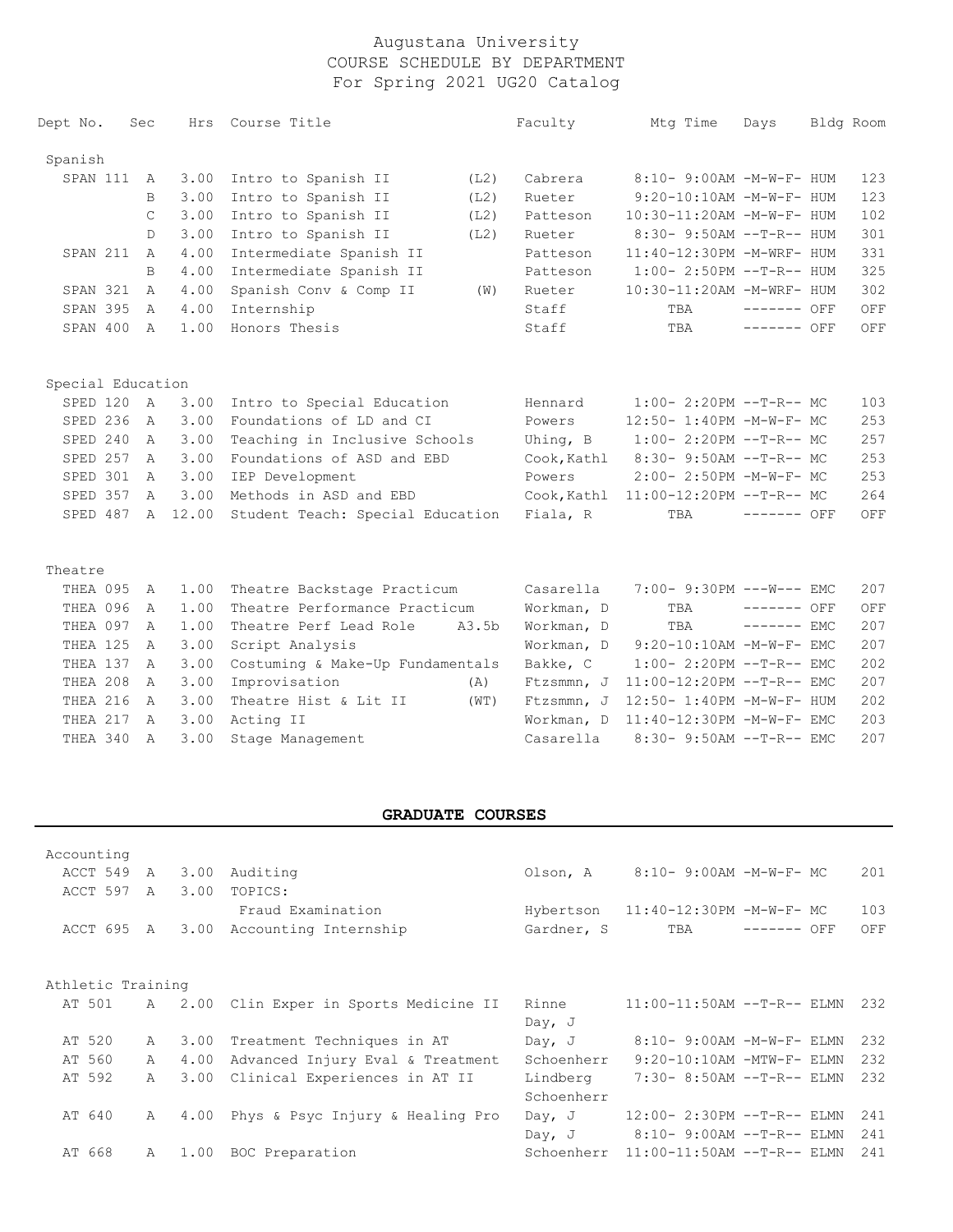| Dept No.                | Sec          |              | Hrs Course Title                                     | Faculty                  | Mtg Time                    | Days                       | Bldg Room    |
|-------------------------|--------------|--------------|------------------------------------------------------|--------------------------|-----------------------------|----------------------------|--------------|
| AT 671                  | S            |              | 1.00 Athletic Training Research II                   | Day, $J$                 | TBA                         | ------- OFF                | OFF          |
| Business Administration |              |              |                                                      |                          |                             |                            |              |
| BSAD 545                | A            | 3.00         | Adv Sport Marketing & Promotion                      | Powell                   | $6:30-9:30PM --T---MC$      |                            | 255          |
| BSAD 580                | A            | 3.00         | Business Law II                                      | Harris, J                | 8:30- 9:50AM --T-R-- MC     |                            | 101          |
| BSAD 625                | A            | 3.00         | Sport Finance                                        | Willard                  | $6:30-9:30PM$ ---W--- MC    |                            | 101          |
|                         |              |              |                                                      |                          |                             |                            |              |
| Comm and Media Studies  |              |              |                                                      |                          |                             |                            |              |
| COMM 650 A              |              |              | 3.00 Leadership and Decision-Making                  | Bart, H                  | $6:30 - 9:20PM$ ----R-- HUM |                            | 301          |
| Computer Science        |              |              |                                                      |                          |                             |                            |              |
|                         |              |              | COSC 515 A 3.00 Advanced Data Analytics              | Leach                    | 9:20-10:10AM -M-W-F- FSC    |                            | 113B         |
|                         |              |              |                                                      |                          |                             |                            |              |
| Education               |              |              |                                                      |                          |                             |                            |              |
| EDUC 600                | A            | 3.00         | Intro to Graduate Research                           | Uhing, $B$               | TBA                         | ------- OFF                | ONLN         |
|                         | B            | 3.00         | Intro to Graduate Research                           | Syed, D                  | TBA                         | ------- OFF                | ONLN         |
| EDUC 601                | A            | 3.00         | History/Philosophy of Education                      | VanBockern               | TBA                         | ------- OFF                | ONLN         |
|                         | B            | 3.00         | History/Philosophy of Education                      | VanBockern               | TBA                         | ------- OFF                | ONLN         |
| EDUC 607                | A            | 3.00         | Foundations & Princ of Curriculm                     | Andrews, SE              | TBA                         | ------- OFF                | ONLN         |
|                         | B            | 3.00         | Foundations & Princ of Curriculm                     | Cook, Kathl              | TBA                         | ------- OFF                | ONLN         |
|                         | C            | 3.00         | Foundations & Princ of Curriculm                     | Amolins                  | TBA                         | ------- OFF                | ONLN         |
|                         | D            | 3.00         | Foundations & Princ of Curriculm                     | Amolins                  | TBA                         | ------- OFF                | ONLN         |
| EDUC 610                | A            | 3.00         | Issues in Education                                  | Powers                   | TBA                         | ------- OFF                | ONLN         |
|                         | B            | 3.00         | Issues in Education                                  | Fiala, R                 | TBA                         | ------- OFF                | ONLN         |
| EDUC 611                | A            | 3.00         | Differentiation and Diversity                        | Ashworth                 | TBA                         | ------- OFF                | ONLN         |
|                         | B            | 3.00         | Differentiation and Diversity                        | Ashworth                 | TBA                         | ------- OFF                | ONLN         |
|                         | C            | 3.00         | Differentiation and Diversity                        | Manning                  | TBA                         | ------- OFF                | ONLN         |
|                         | D            | 3.00         | Differentiation and Diversity                        | D'Souza                  | TBA                         | ------- OFF                | ONLN         |
|                         | E.           | 3.00         | Differentiation and Diversity                        | Sengsouvan               | TBA                         | ------- OFF                | ONLN         |
| EDUC 6112 A             |              | 3.00         | STEM Implementation                                  | LearnerEdg               | TBA                         | ------- OFF                | ONLN         |
|                         | В            | 3.00         | STEM Implementation                                  | LearnerEdg               | TBA                         | ------- OFF                | ONLN         |
| EDUC 6122 A             |              | 3.00         | Instructional Technology Tools                       | LearnerEdg               | TBA                         | ----- OFF                  | ONLN         |
|                         | B            | 3.00         | Instructional Technology Tools                       | LearnerEdg               | TBA                         | ------- OFF                | ONLN         |
| EDUC 6132 A             |              | 3.00         | Inquiry Teaching and Learning                        | LearnerEdg               | TBA                         | ------- OFF                | ONLN         |
|                         | B            | 3.00         | Inquiry Teaching and Learning                        | LearnerEdg               | TBA                         | ------- OFF<br>------- OFF | ONLN         |
| EDUC 6142 A             |              | 3.00         | Autism Spectrum Pedagogy<br>Autism Spectrum Pedagogy | LearnerEdg               | TBA                         | ------- OFF                | ONLN         |
| EDUC 615                | В            | 3.00         |                                                      | LearnerEdg               | TBA                         | ------- OFF                | ONLN         |
|                         | A<br>B       | 3.00<br>3.00 | Technology in Education<br>Technology in Education   | Sun, L<br>Walder         | TBA                         | ------- OFF                | ONLN<br>ONLN |
| EDUC 6152 A             |              | 3.00         | Teaching Reading in Content Area                     |                          | TBA                         | ------- OFF                | ONLN         |
|                         | B            | 3.00         | Teaching Reading in Content Area                     | LearnerEdg               | TBA                         | ------- OFF                | ONLN         |
| EDUC 6163 A             |              | 3.00         | Trauma-Informed Strategies                           | LearnerEdg<br>LearnerEdg | TBA                         | ------- OFF                |              |
| EDUC 620V A             |              | 2.00         | Infant & Toddler Mental Health                       | VESI                     | TBA<br>TBA                  | ------- OFF                | ONLN<br>OFF  |
| EDUC 633C A             |              | 3.00         | Choice Theory in Classroom                           | CE Credits               |                             | ------- OFF                |              |
| EDUC 695                | A            | 3.00         | Research Synthesis Project                           | Syed, D                  | TBA<br>TBA                  | ------- OFF                | OFF<br>OFF   |
|                         | В            | 3.00         | Research Synthesis Project                           | Griese, A                | TBA                         | ------- OFF                | OFF          |
|                         | $\mathsf{C}$ | 3.00         | Research Synthesis Project                           | Waring, S                | TBA                         | ------- OFF                | OFF          |
|                         | D            | 3.00         | Research Synthesis Project                           | Waring, S                | TBA                         | ------- OFF                | OFF          |
| EDUC 6XX                | A            | 0.00         | Admitted to Education Program                        | Staff                    | TBA                         | ------- OFF                | OFF          |
| SPED 6XX                | A            | 0.00         | Admitted to Education Program                        | Staff                    | TBA                         | ------- OFF                | OFF          |
|                         |              |              |                                                      |                          |                             |                            |              |